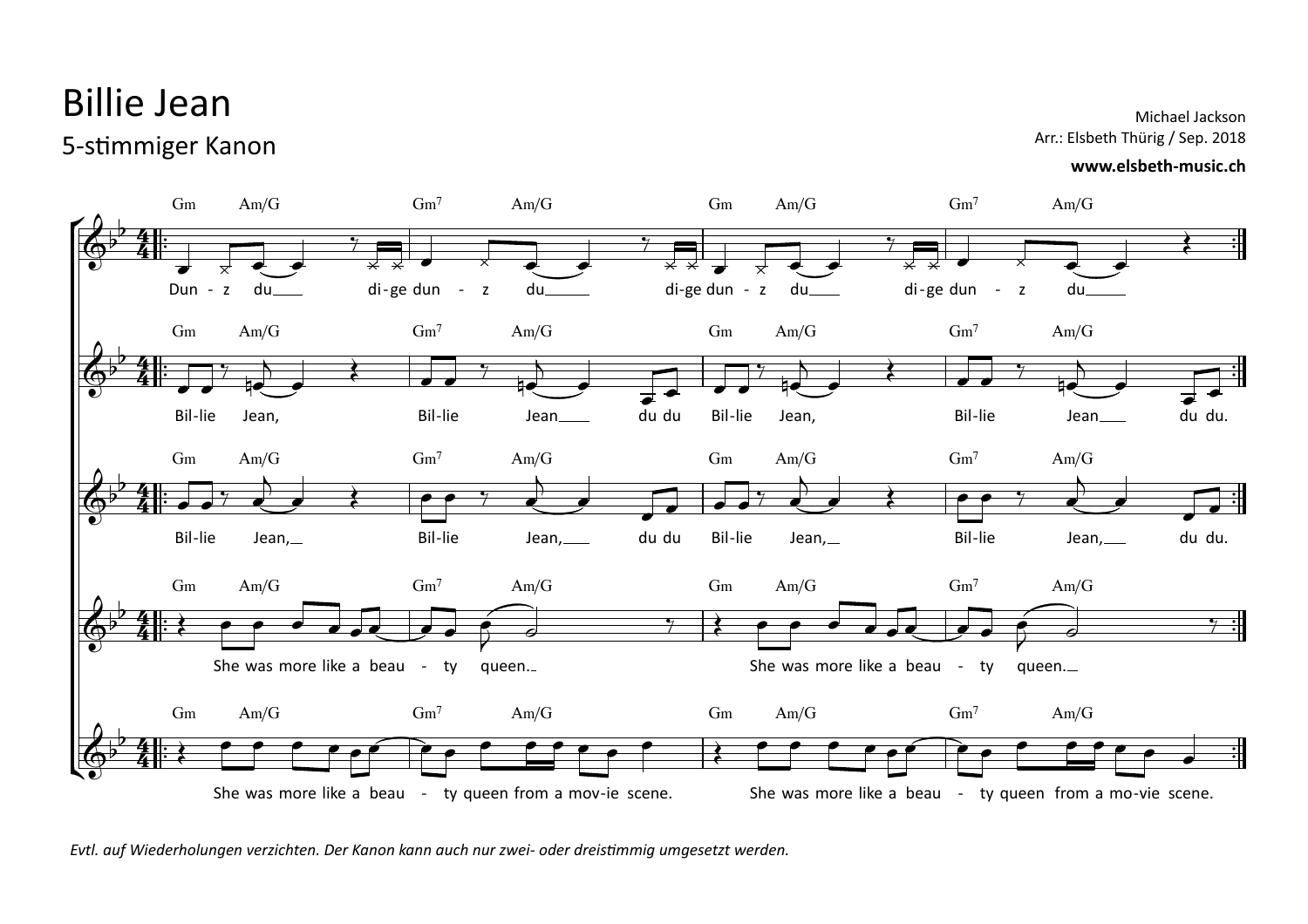## Every Breath You Take **Every Breath You Take**

G.M. Summer / Sting













Ev-'ry breath you take, ev-'ry move you make, move you

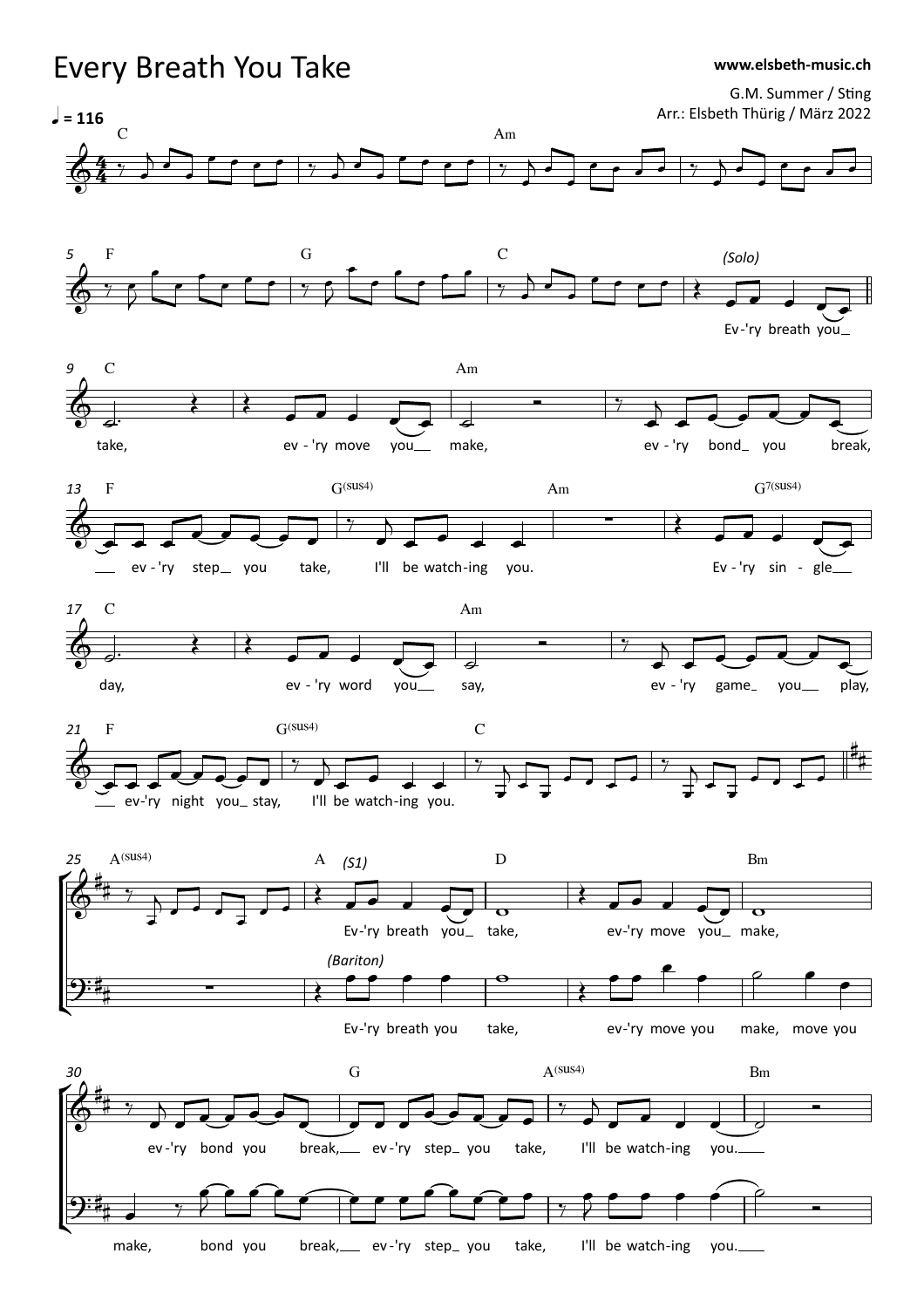

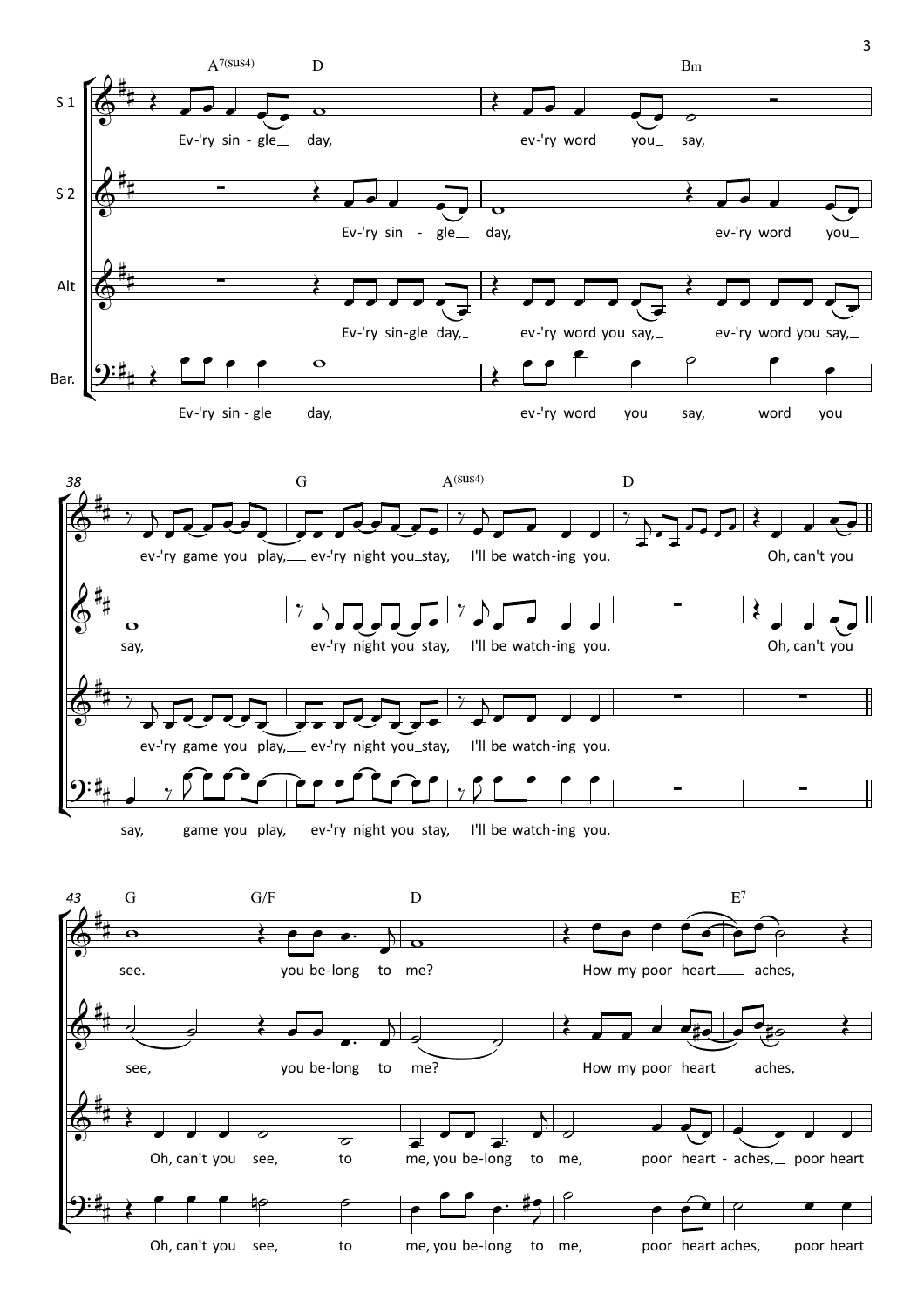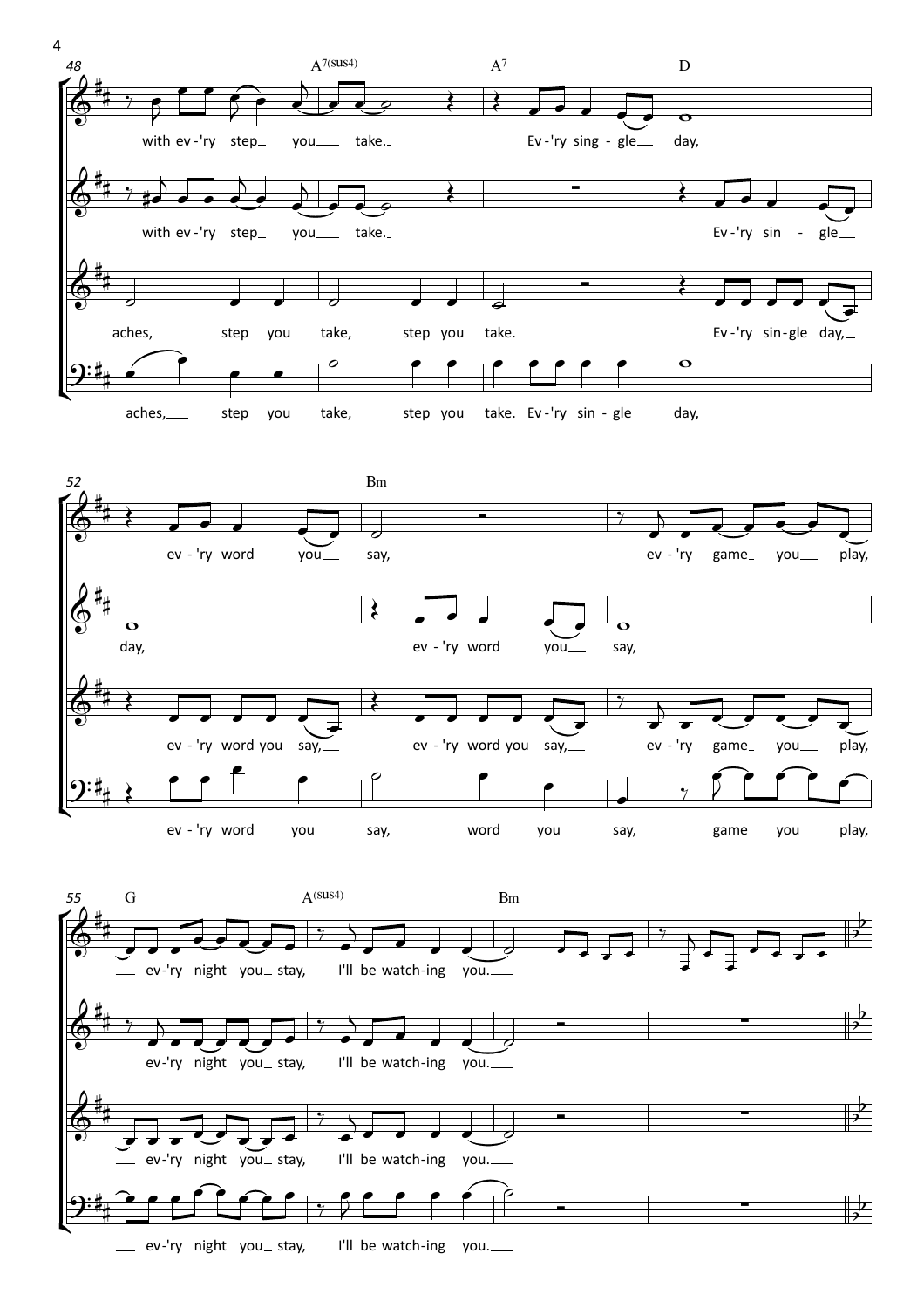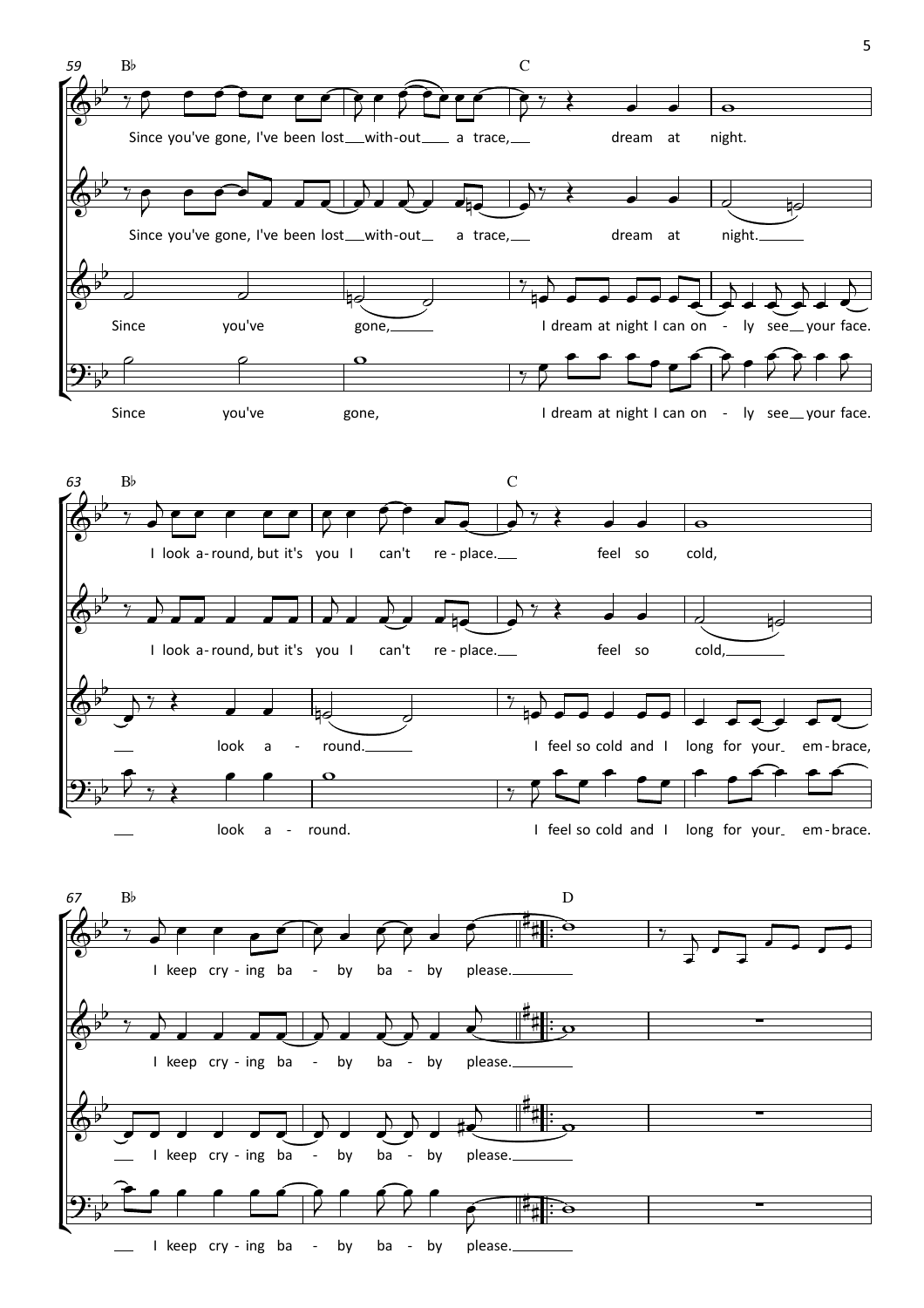





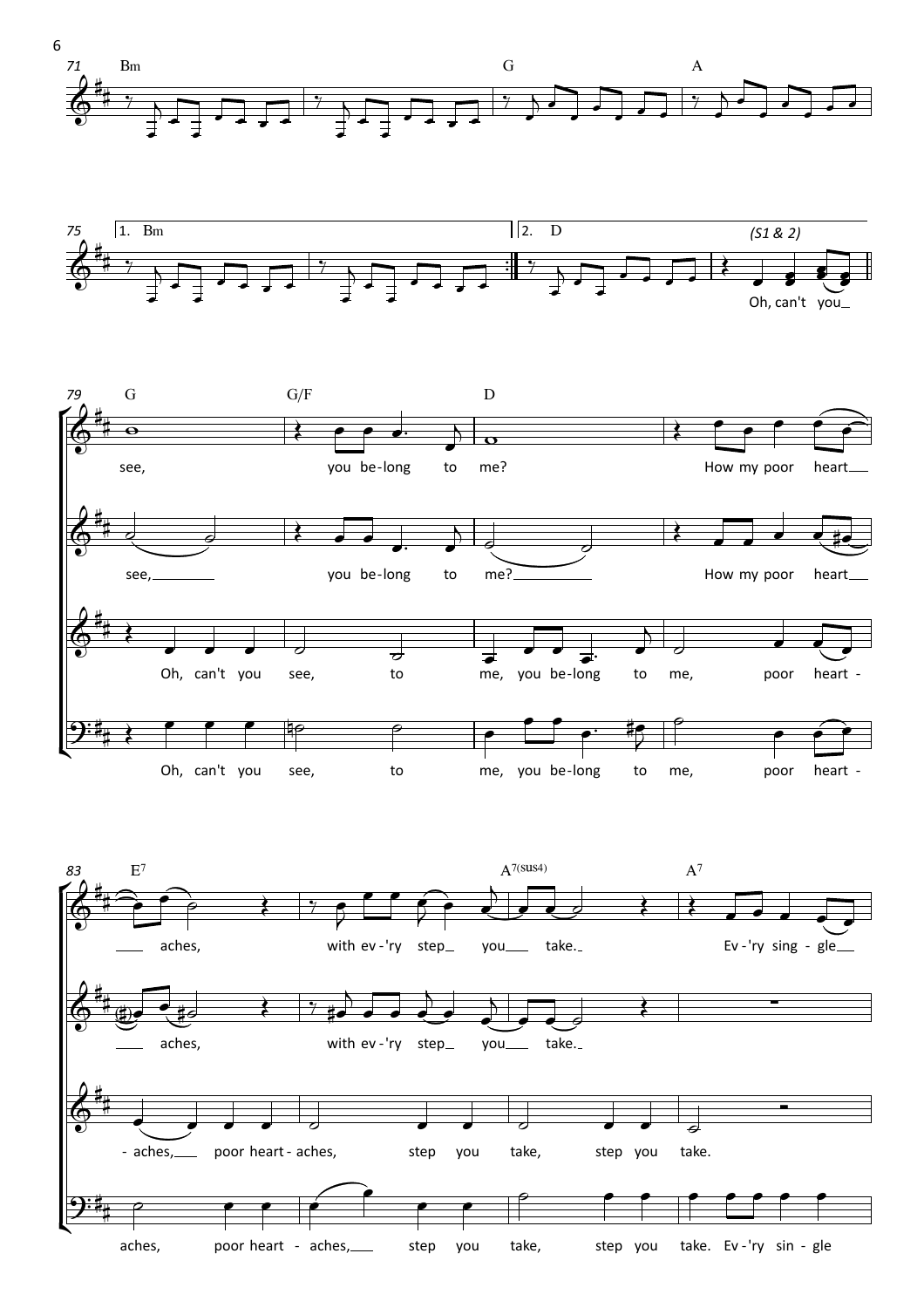





7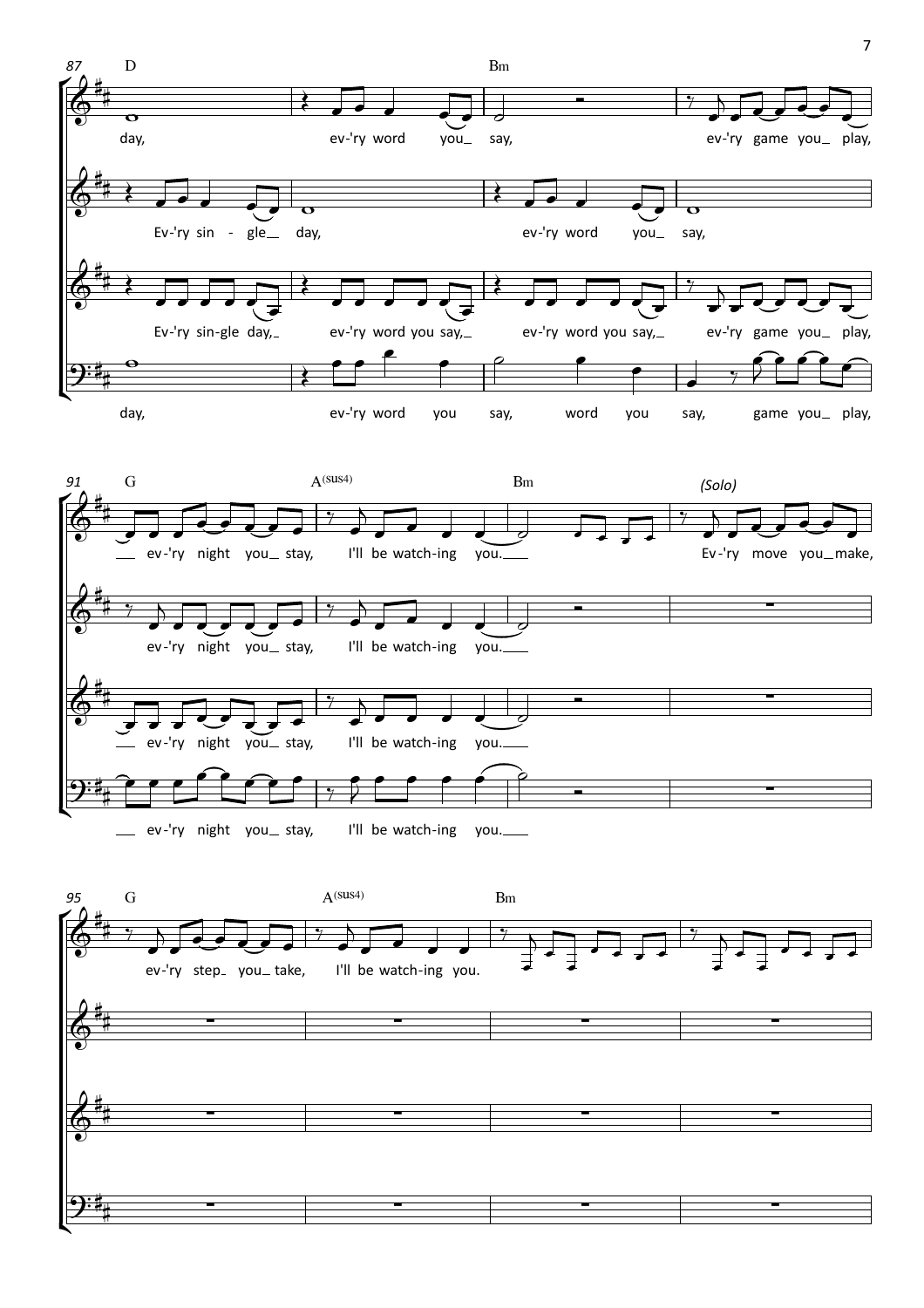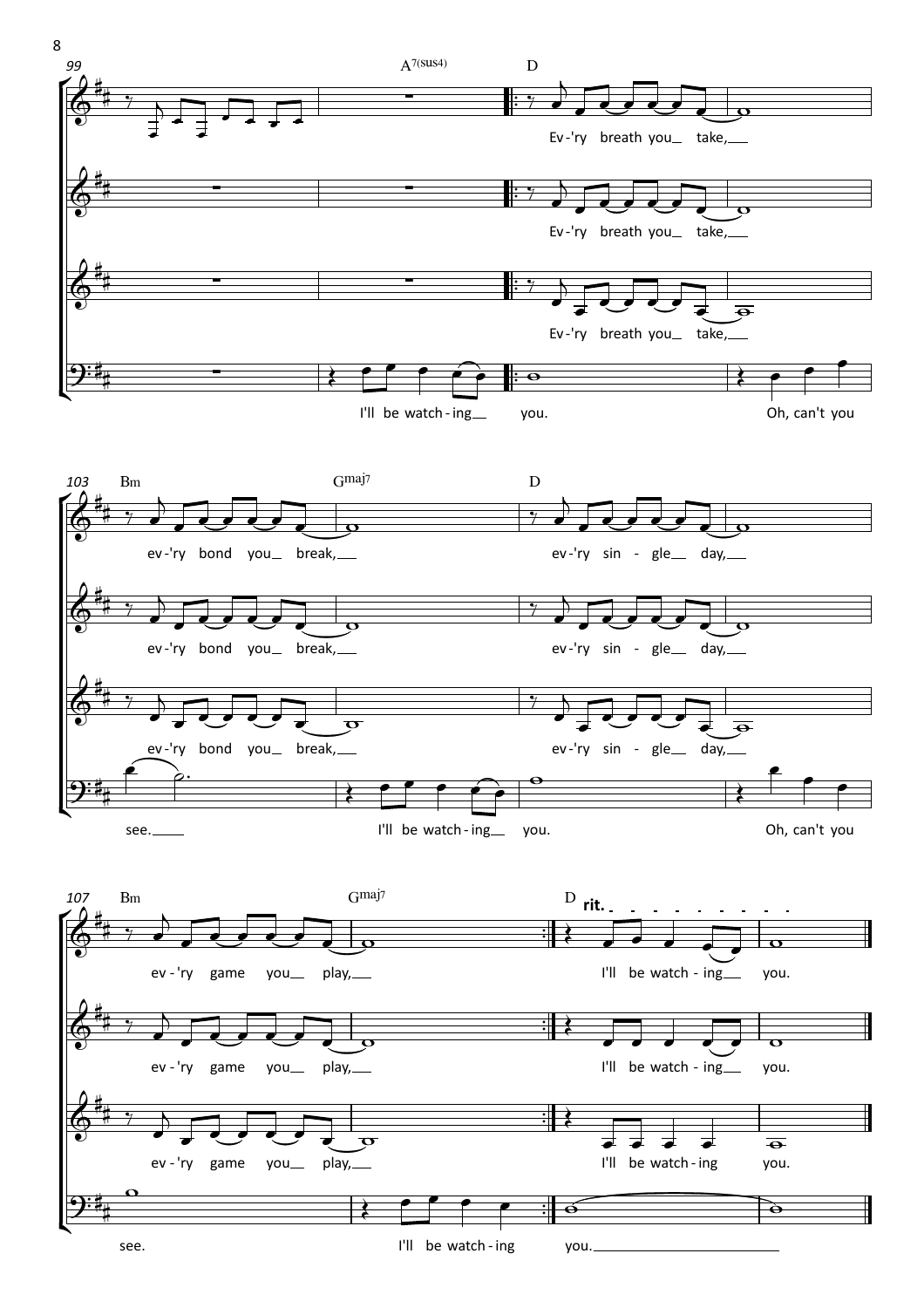

taste of love\_ in a sim - ple way.

www.elsbeth-music.ch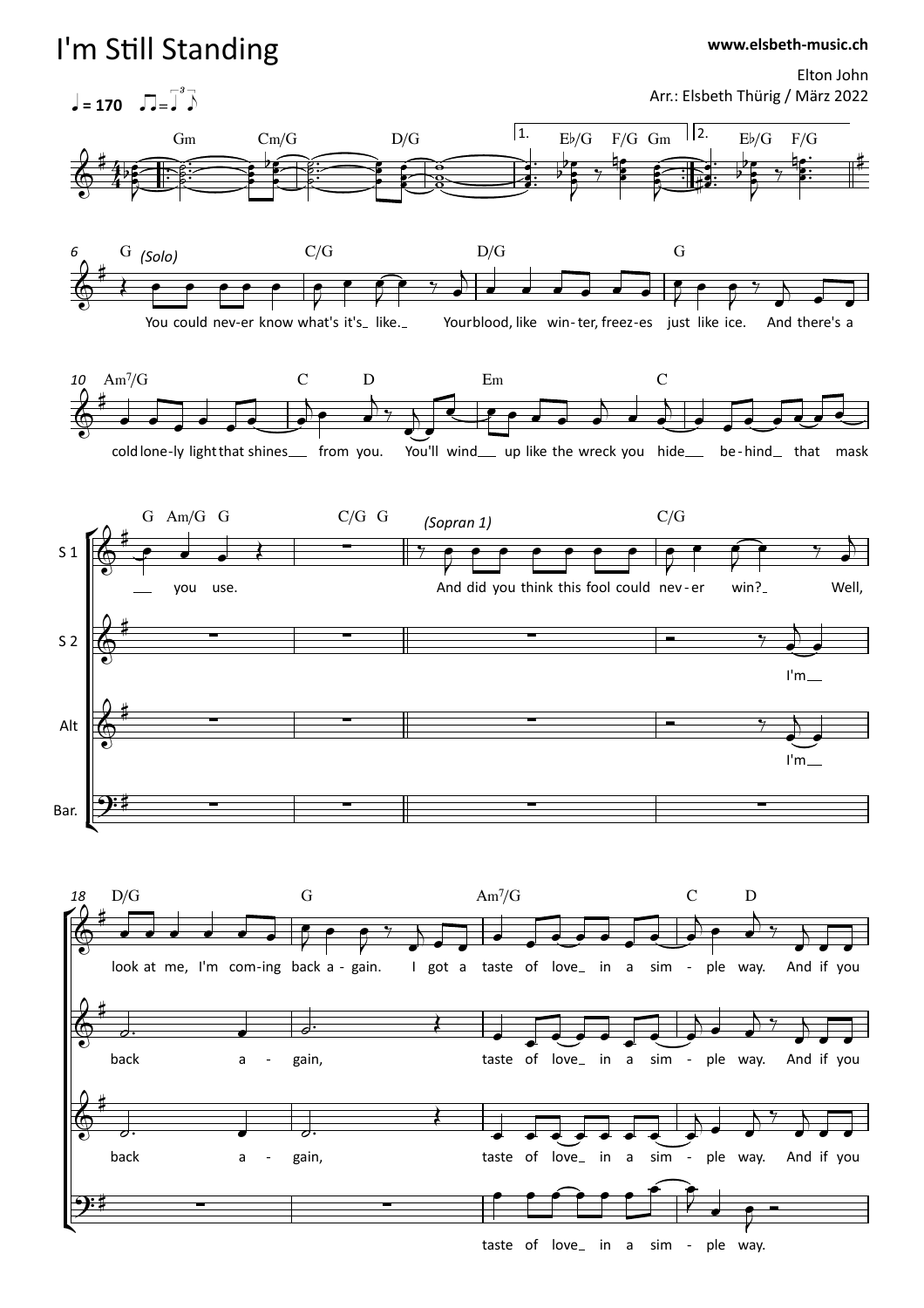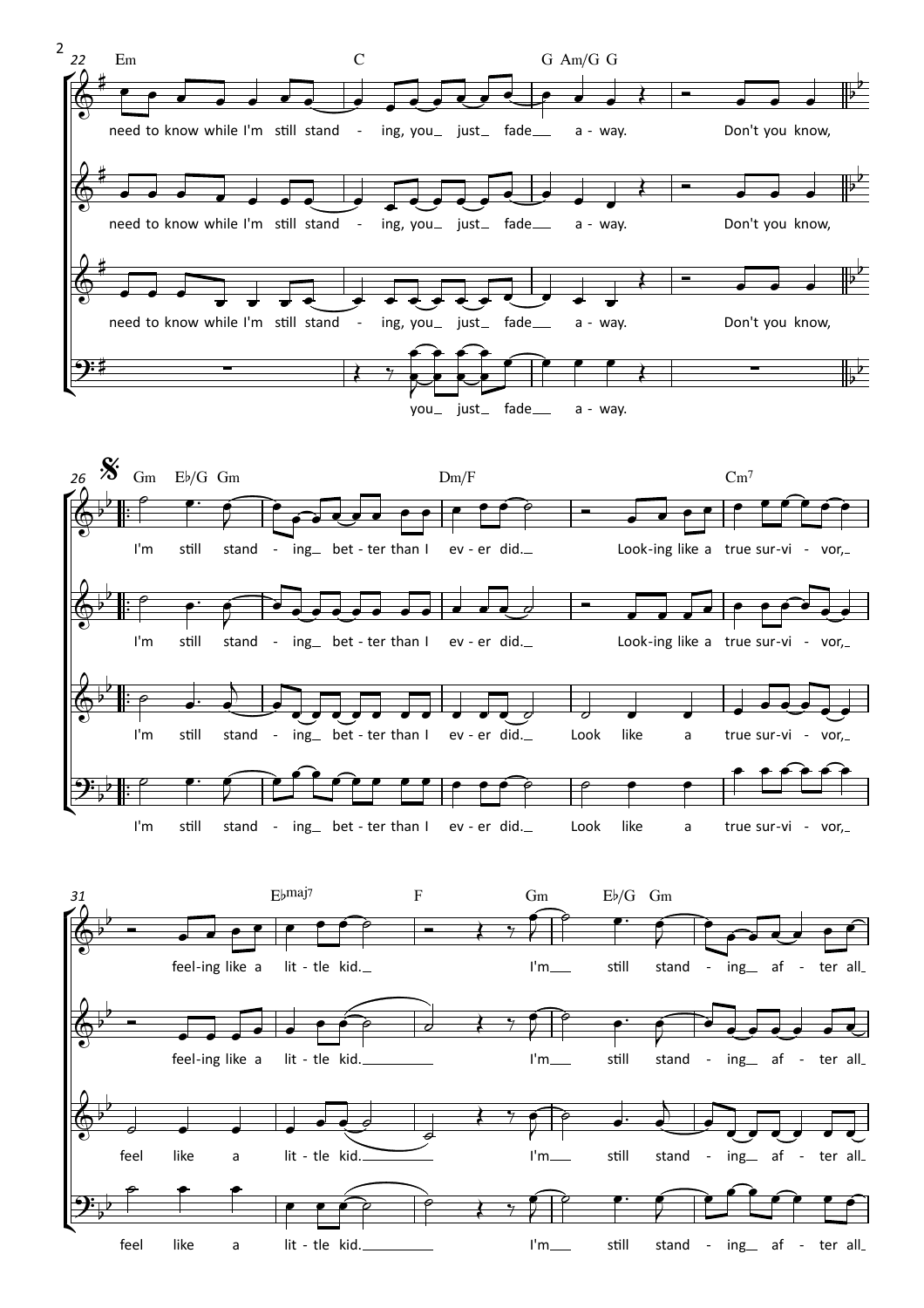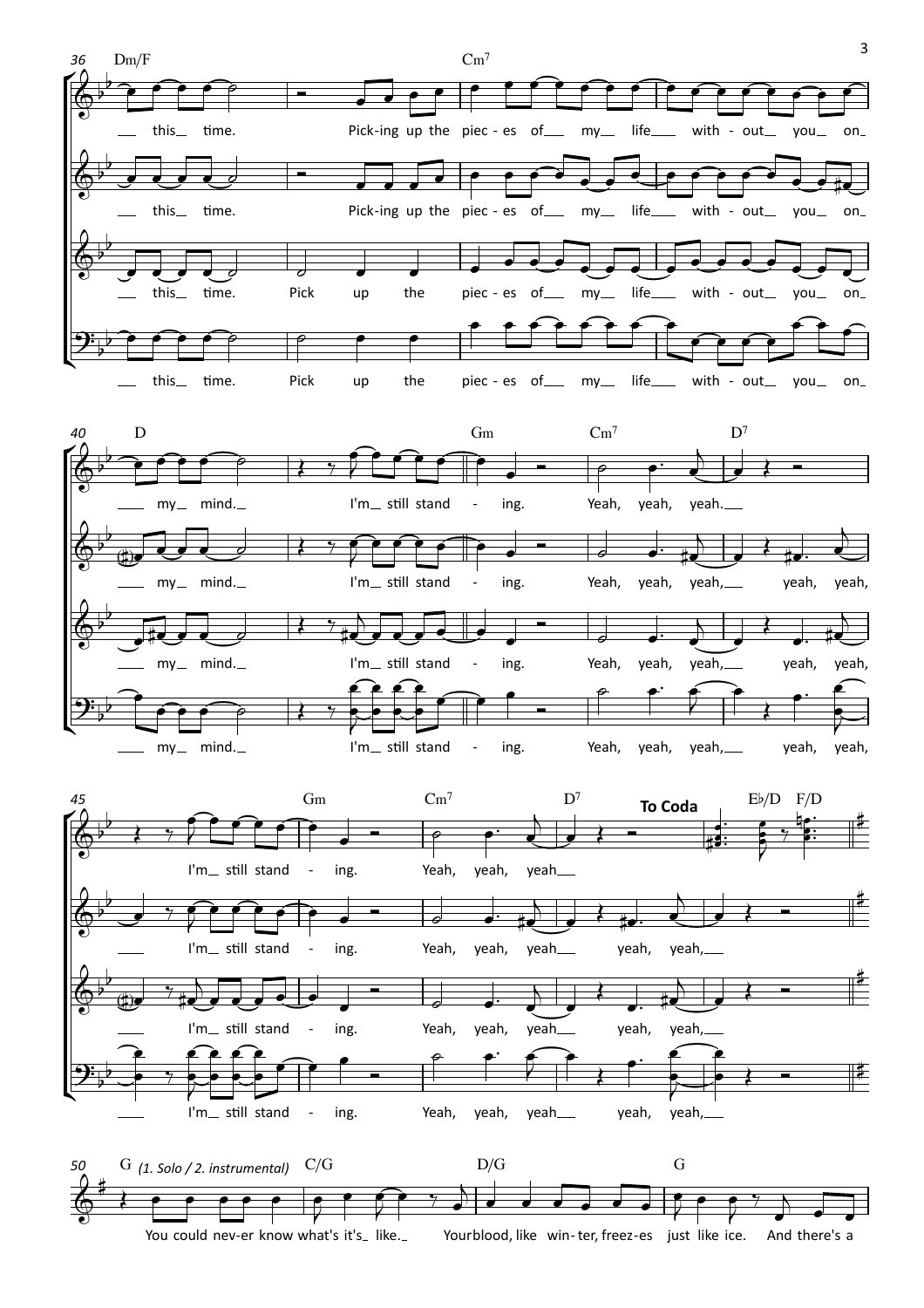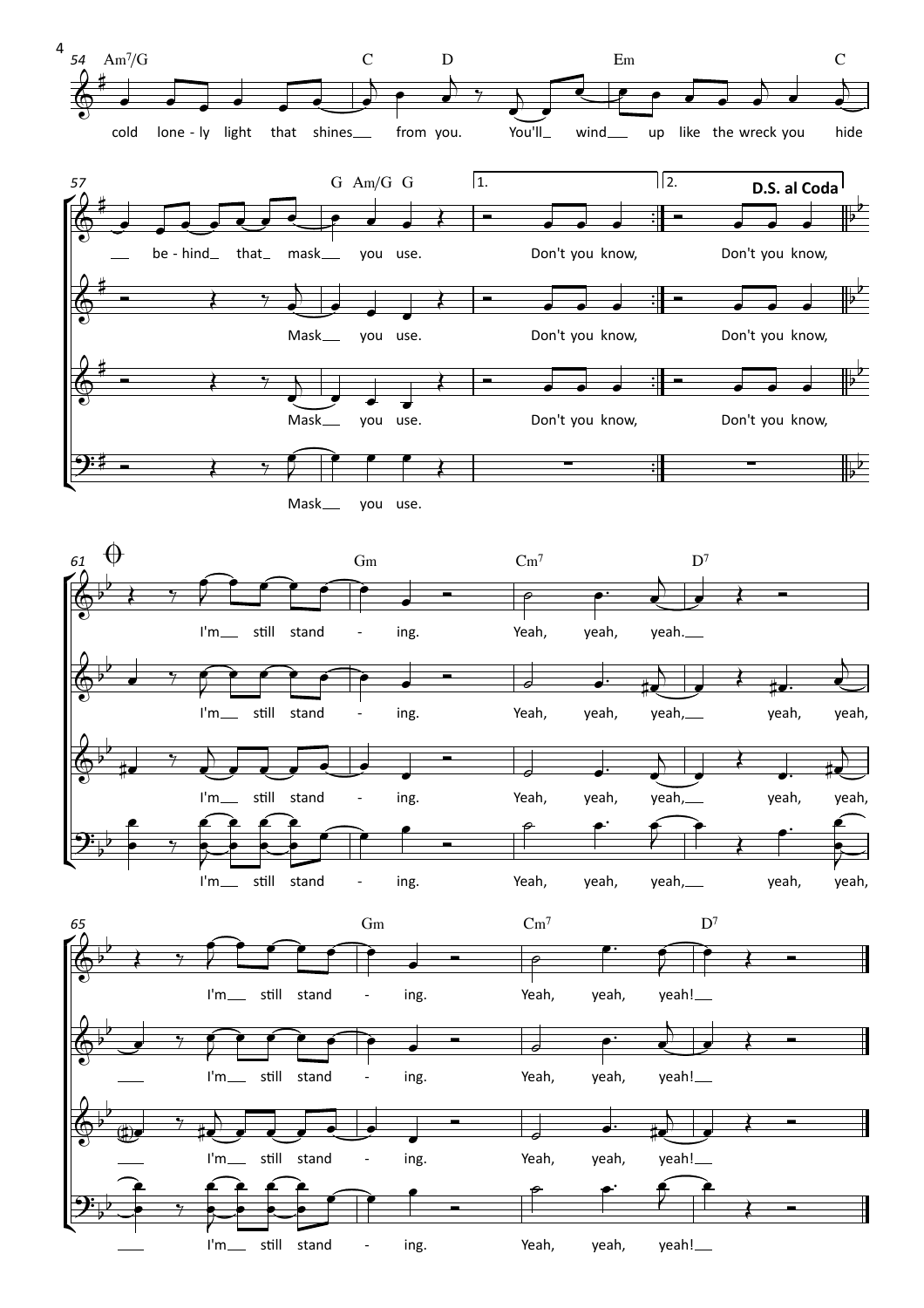### www.elsbeth-music.ch



## Culture Club



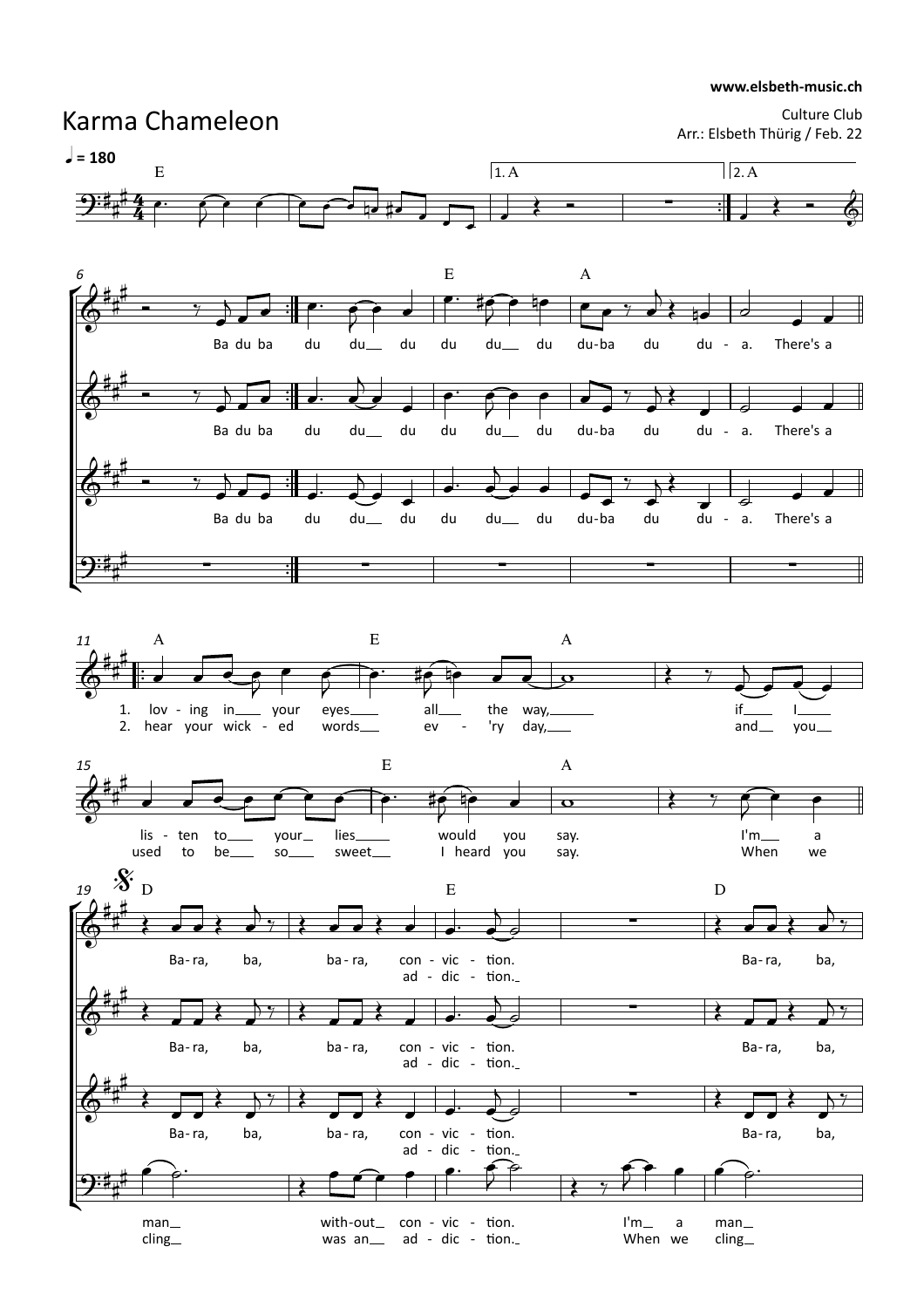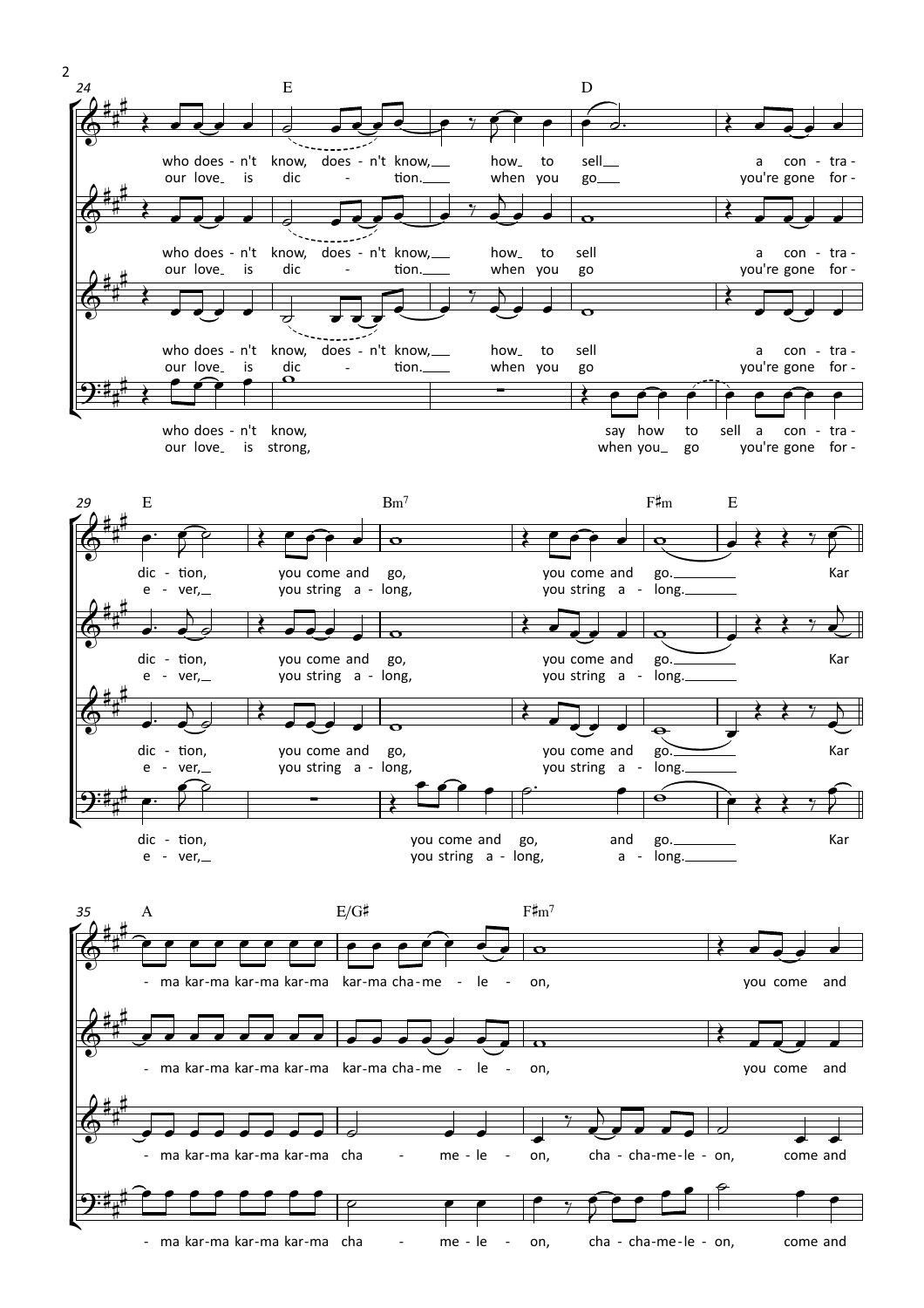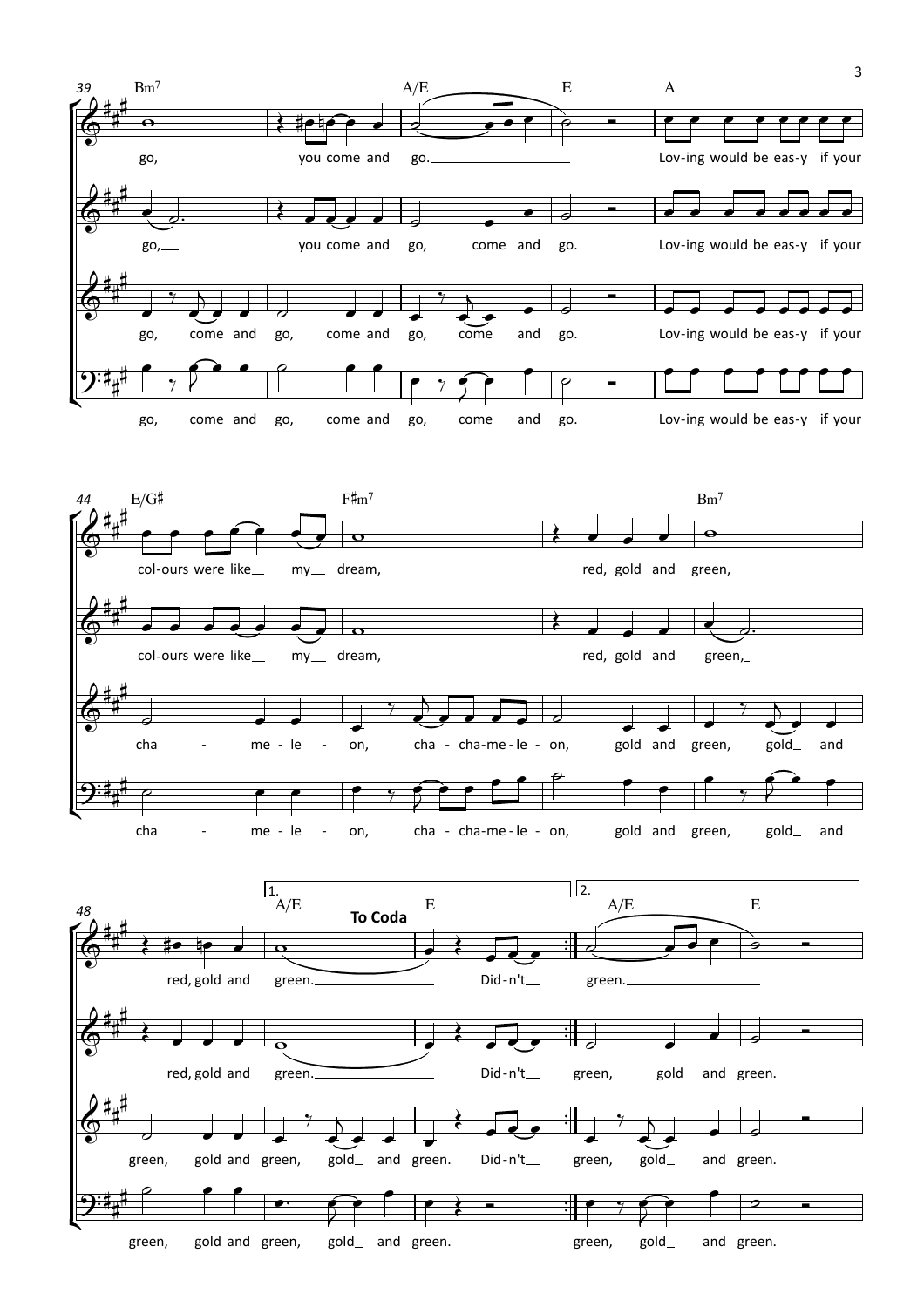



green. Ka-ma kar-ma kar-ma kar-ma kar-ma cha-me - le - on.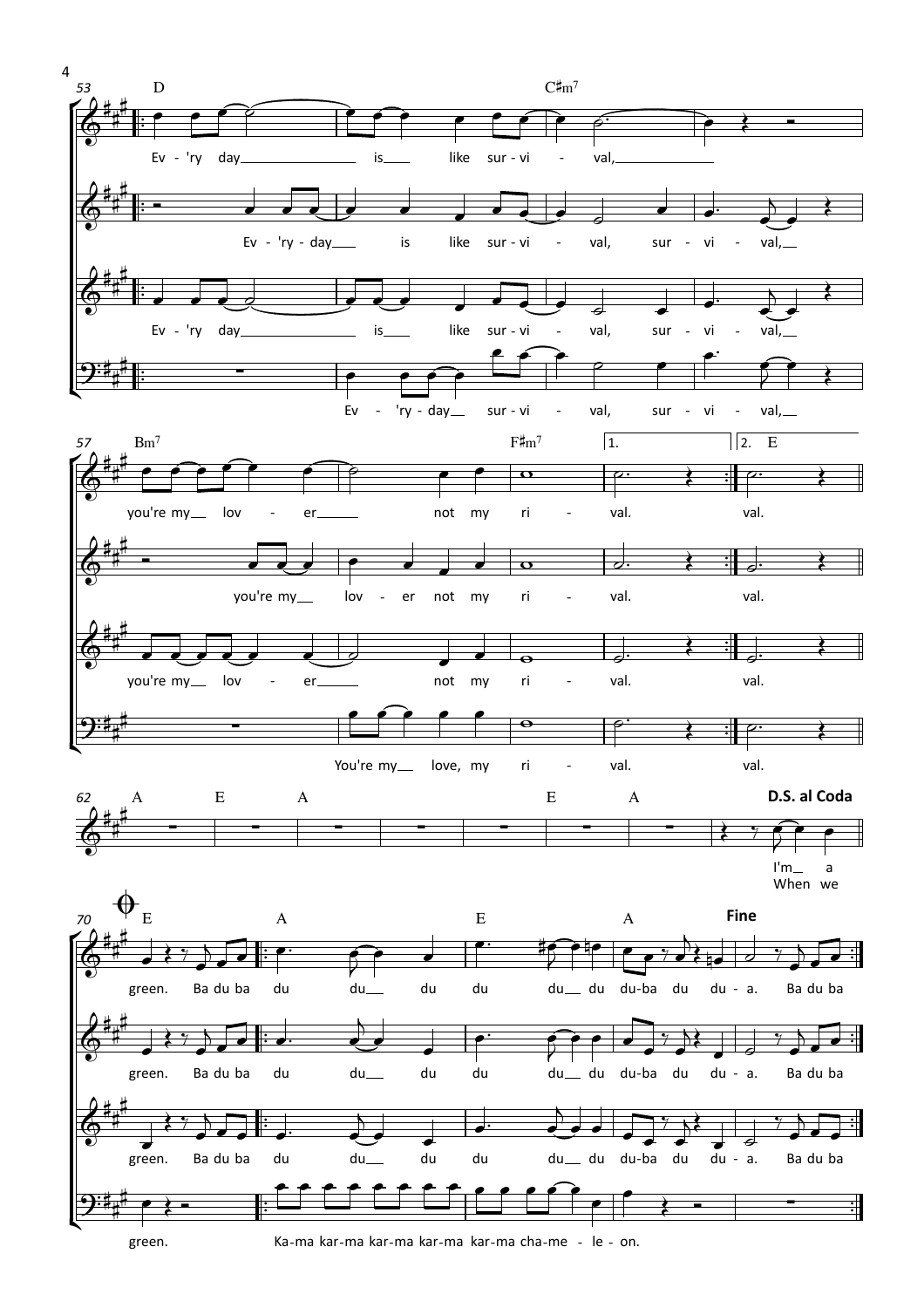# **Major Tom**

### www.mario-music.ch

aus "Little Shop of Horrors Arr.: Mario Thürig / Feb. 22













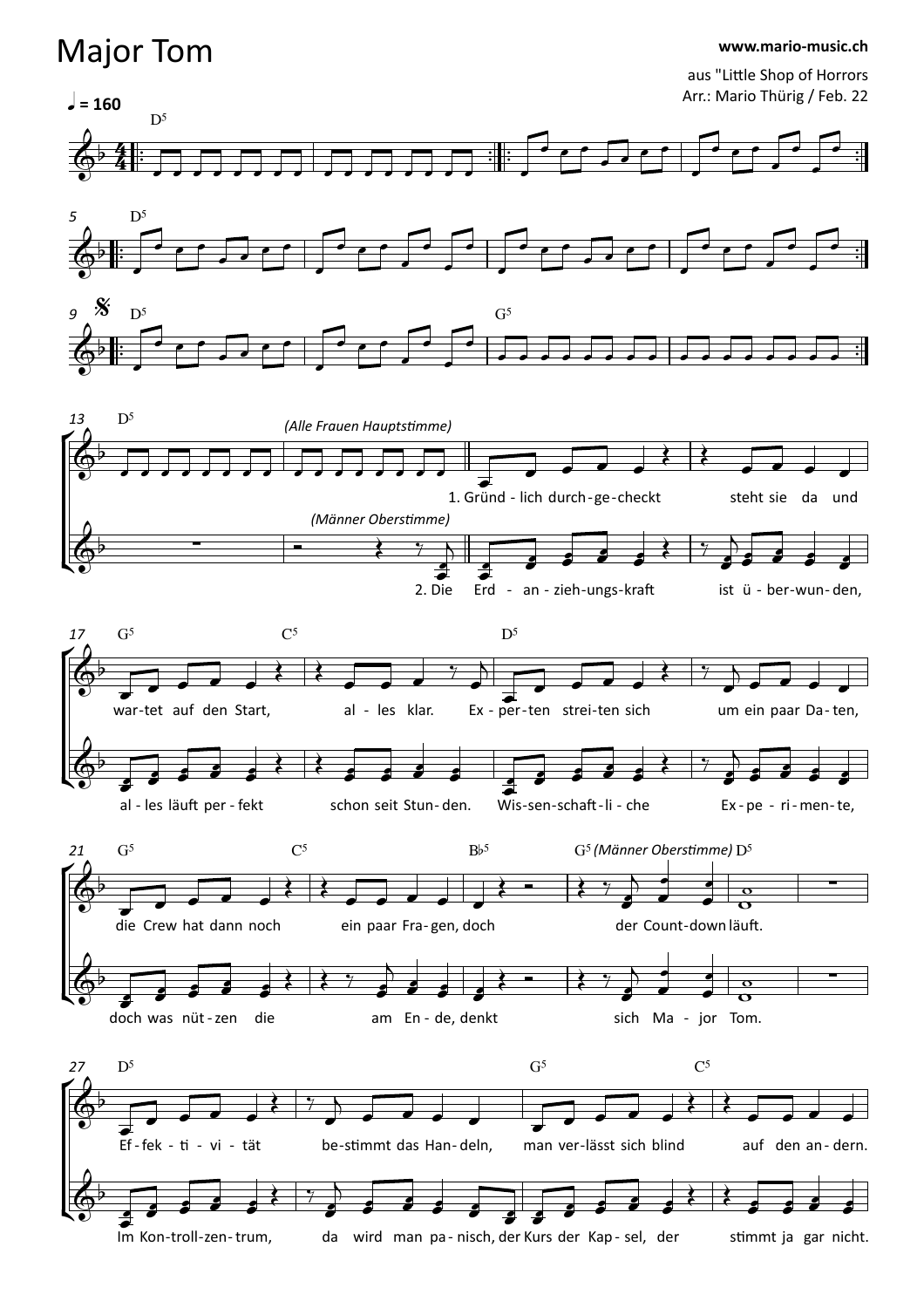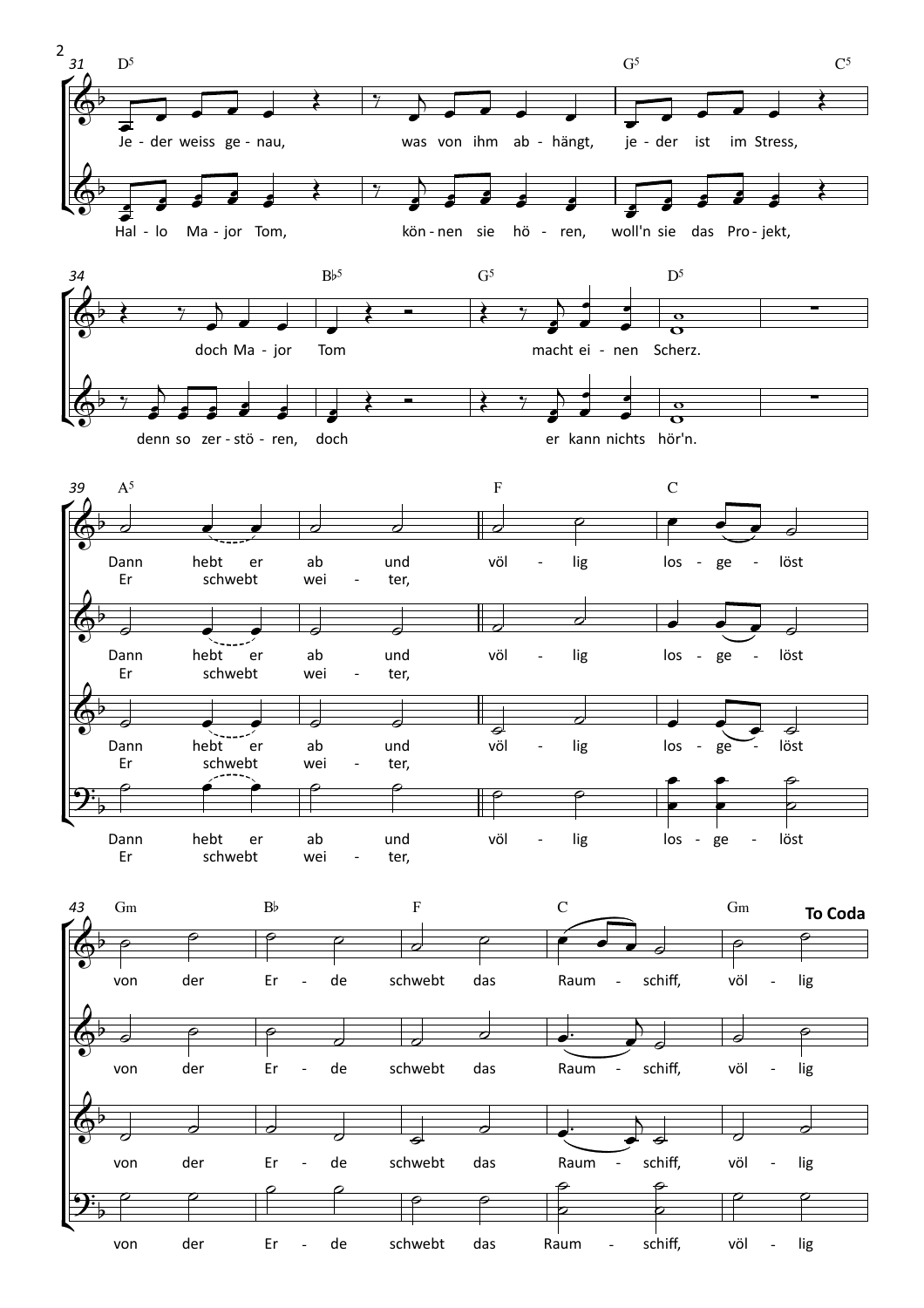



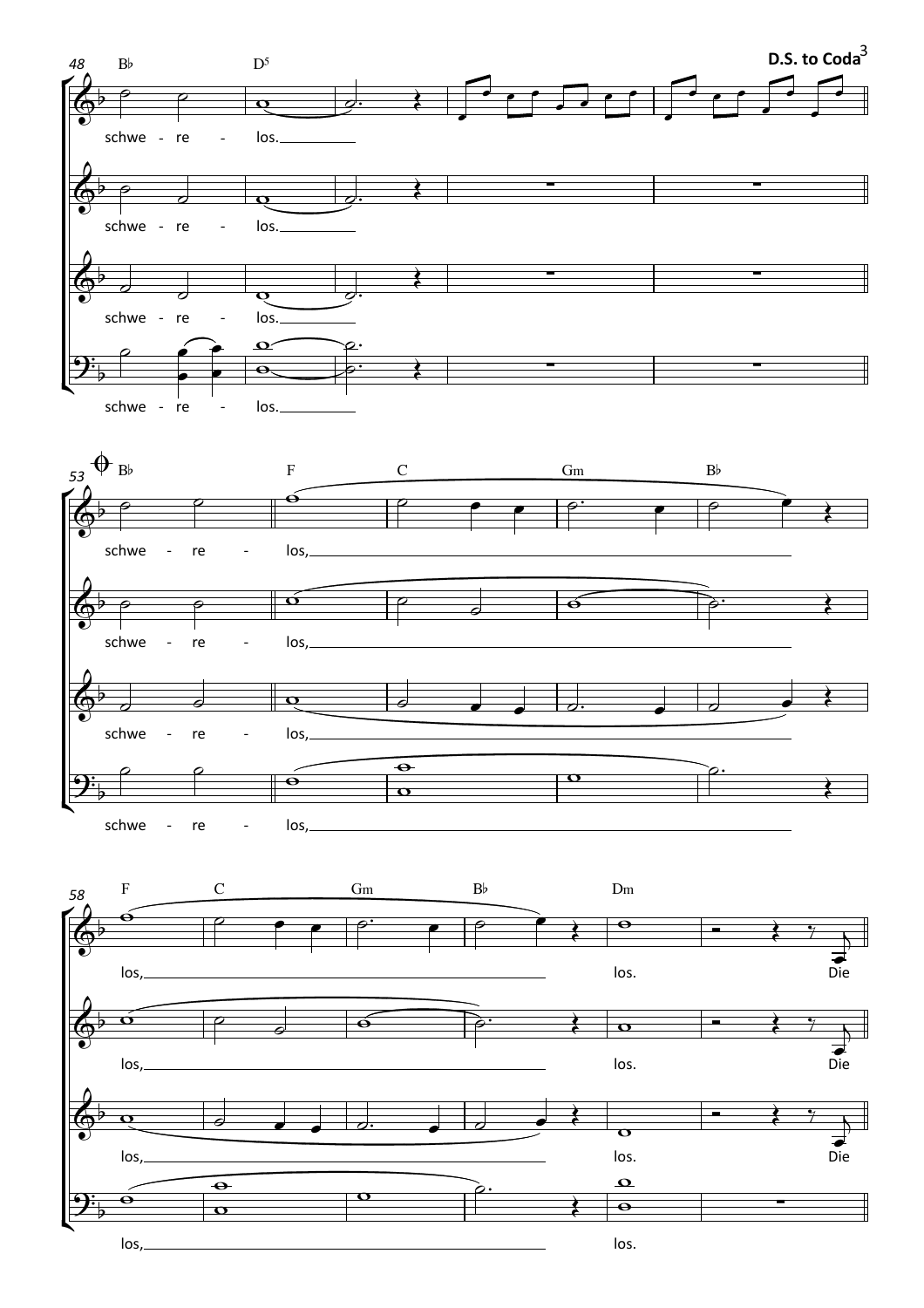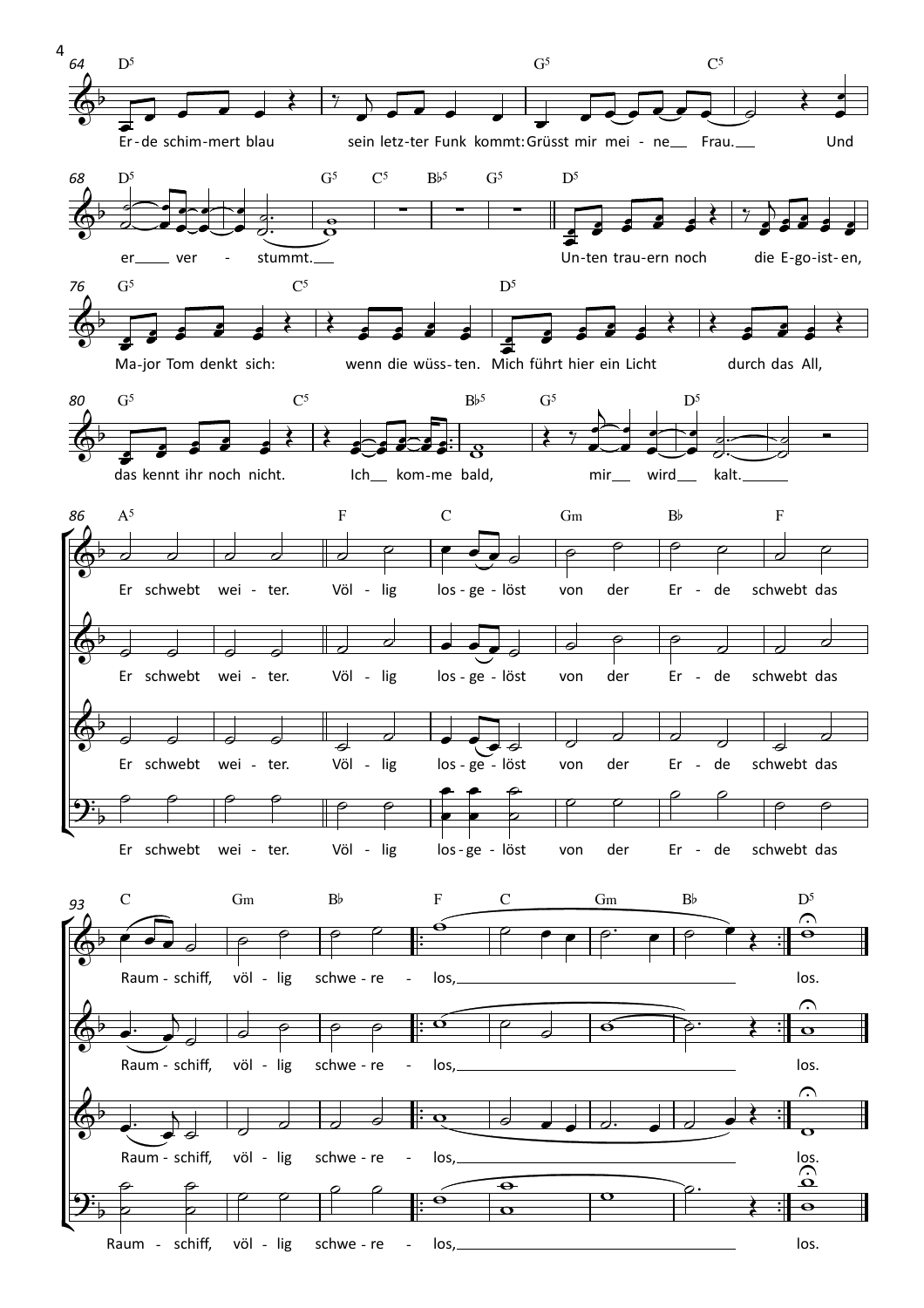### **Never Ending Story**

 $\mathbf E$ 

Turn

In

 $\overline{G}$ 

 $= 120$ 

5

9

13

17

 $\overline{G}$ 

www.mario-music.ch



writ-ten\_ on\_ ne - ver end - ing writ-ten\_ on\_ the pag  $\ddot{\phantom{a}}$ es\_ is the an-swer to a lines. On the pag  $-$  es $$ is the an-swer to  $\mathsf{a}$ ne - ver end - ing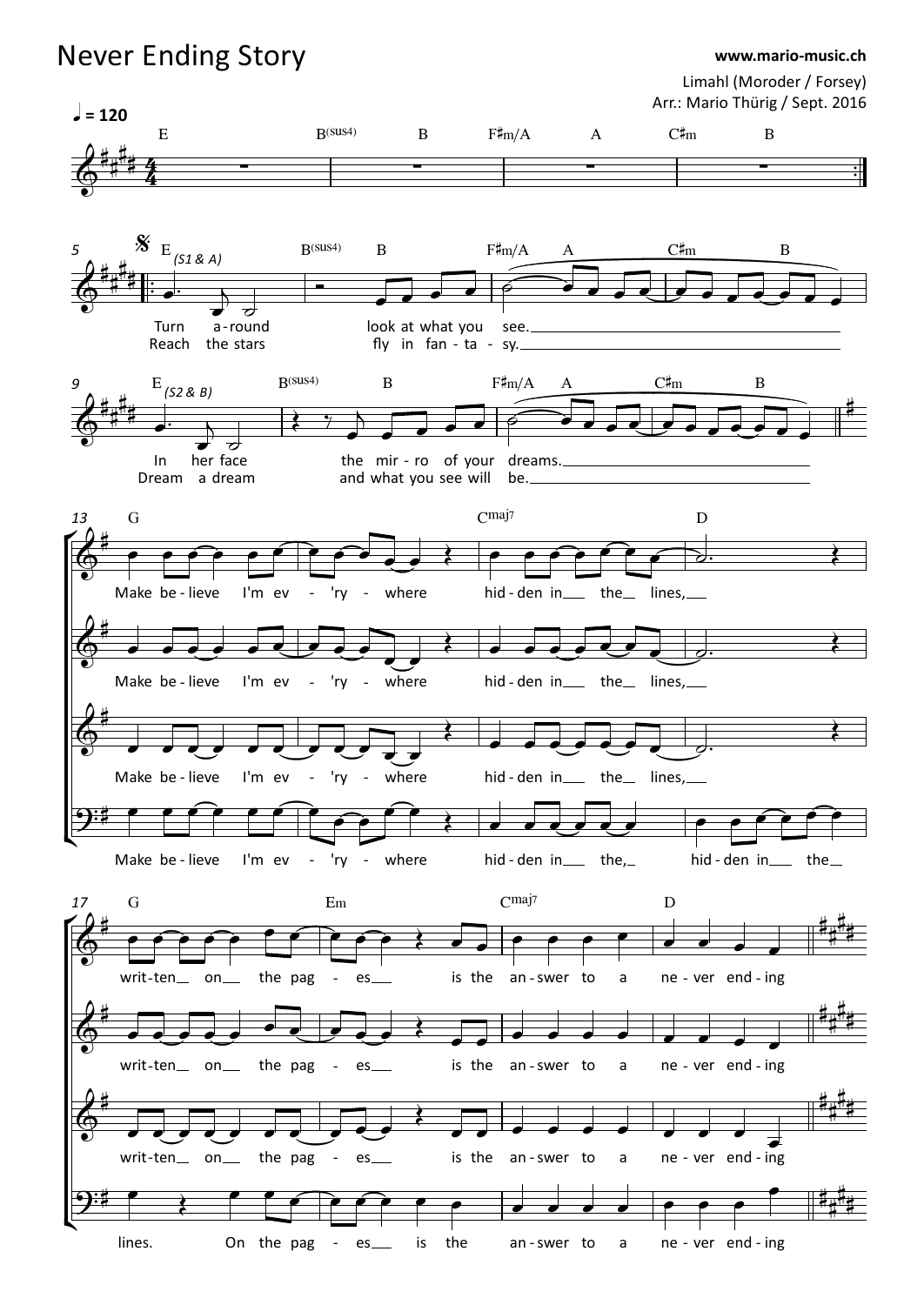

sto  $\overline{a}$ ry, that ne  $\overline{a}$ 

 $\Box$ 

ver\_\_

 $ends.$ 

 $\overline{2}$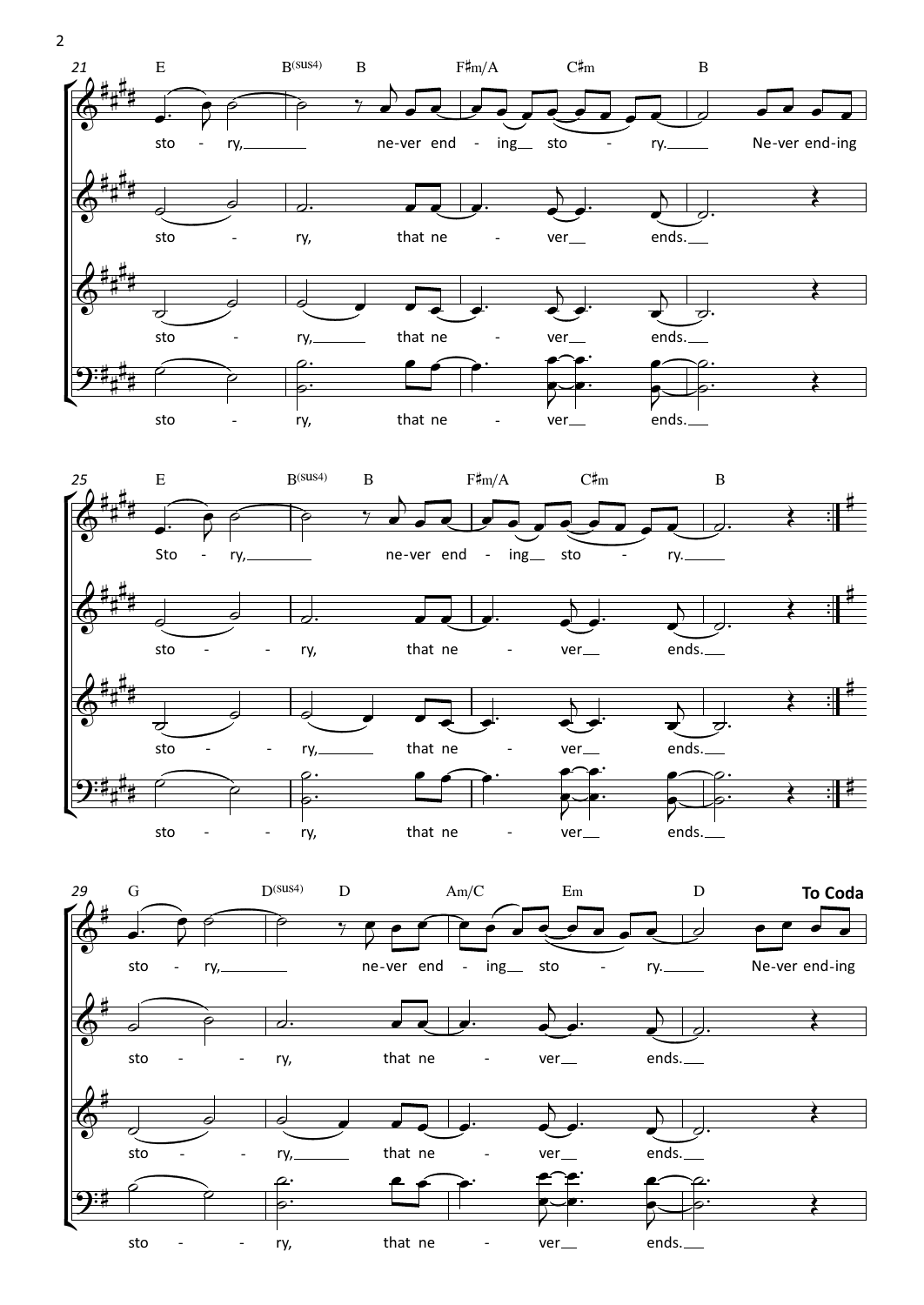









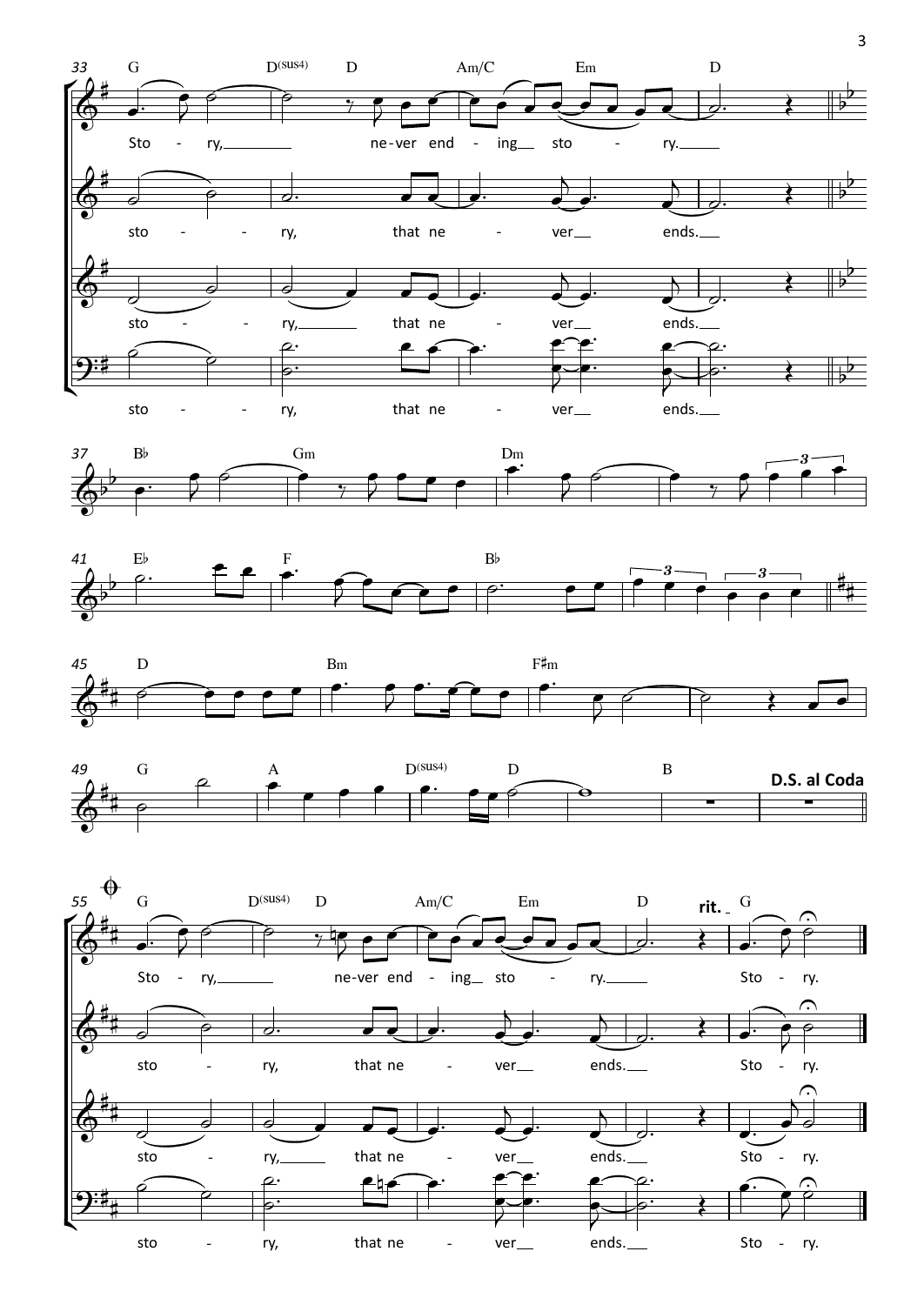™ ™

™ ™

 $\left( \frac{1}{2} \right)$  $\frac{1}{2}$  $\overline{\mathbf{r}}$  $\frac{1}{2}$  $\left( \frac{\partial}{\partial x} + \frac{\partial}{\partial y} \right)$  $\frac{1}{2}$  $\text{Cm}^{(\text{add9})}$  Gm/C Cm Gm/C  $= 160$ ™ ™ ™ ™ Du du C‹ *9 (1.x S1&A / 2.x S2)* \$ du du du du du F du du du du du du du du du du du du  $B<sub>b</sub>$  $E^{\flat}$ du du du B¨/D du du du Du du dum du du du du du dum, du du dum du du du du du dum, Du du  $\overline{C}$ <sub>m</sub> du du du du du F du du du du du du du du du du du du  $Cm^7$ F du du du du du *13* du du dum du du du du du dum, du du dum du du du du du dum. Talk - $\rm Cm$  (Solo)  $ing$  a - way. F I don't B<sub>b</sub> know what  $E^{\flat}$ I'm<sub>-</sub> to say, Bb/D I'll *17* say C<sub>m</sub>  $it$  an -  $y$  - way. F To - day  $is$ B¨ an - oth-er day  $E^{\flat}$ to find you B¨/D *21* S 1 S 2 Alt Bar.  $Cm$ shy - ing a - way, F  $Gm$  *(Alle)* I'll be com-ing for your love, o  $E<sub>b</sub>$  $-$  kay? Com-ing for your love, o - kay?\_ Com-ing for your love, o - kay? Com-ing for your\_ love, o - kay?  $\oint_{\Theta} \frac{4}{4}$  - $\frac{b}{4}$ b *(Drum)*∑ ∑ ∑ ∑ ∑ ∑ ∑ ∑ Take On Me **www.mario-music.ch** A-ha Arr.: Mario Thürig / März 22  $\phi^{\flat}$  $\overline{\mathbf{p}_{\parallel \cdot \parallel} \cdot \mathbf{p}_{\parallel \perp}}$  $9\frac{1}{6}$  $\frac{1}{2}$  $\phi^{\flat}$  $\overline{\phantom{0}}$ *(S1&A)*  $2\frac{1}{2}$  $\frac{1}{2}$  $\phi^{\flat}$ . b *(Solo)*  $\phi^{\flat}$ .  $\overline{\phantom{0}}$  $\phi^{\flat}$  $\overline{\phantom{a}}$  $\bigoplus^p$  $\overline{z}$  $\bigoplus^p$  $\overline{z}$  $\mathbf{\mathcal{P}}^{\mathbf{\cdot}}$  by b  $\overline{z}$   $\overline{z}$   $\overline{z}$   $\overline{z}$   $\overline{z}$   $\overline{z}$   $\overline{z}$   $\overline{z}$   $\overline{z}$   $\overline{z}$   $\overline{z}$   $\overline{z}$   $\overline{z}$   $\overline{z}$   $\overline{z}$   $\overline{z}$   $\overline{z}$   $\overline{z}$   $\overline{z}$   $\overline{z}$   $\overline{z}$   $\overline{z}$   $\overline{z}$   $\overline{z}$   $\over$  $\frac{1}{\sqrt{2}}$  $7<sup>1</sup>$ e<sup>r</sup>  $y \rightarrow y$  $\sum_{i=1}^{n}$  $y \rightarrow e$  $\sqrt{1 + \left(\frac{1}{2} + \frac{1}{2}\right)^2 + \left(\frac{1}{2} + \frac{1}{2}\right)^2}$  $\frac{17}{2}$  $7 \frac{1}{2}$  $\frac{17}{2}$  $y \rightarrow y$  $\frac{1}{2}$   $\frac{1}{2}$   $\frac{1}{2}$  $\mathcal{S}_{\mathcal{F}}$   $\mathcal{S}_{\mathcal{F}}$   $\mathcal{S}_{\mathcal{F}}$  $\overline{)}$ œ œ œ œ  $\bullet$   $\bullet$   $\bullet$ œ  $\bullet$   $\bullet$  $\bullet$   $\overrightarrow{\cdot}$  $\bullet$ œ Œ ‰ œ  $777$  $7575$  $777$  $99999$  $\sum_{i=1}^{n}$  $\bullet$   $\bullet$   $\bullet$   $\bullet$   $\bullet$  $\overline{\phantom{a}}$  $\overline{\bullet}$   $\overline{\bullet}$   $\overline{\bullet}$  $\bullet$   $\bullet$  $\bullet$   $\bullet$  $\bullet$  $\bullet$   $\leftarrow$   $\frac{1}{2}$  $\frac{1}{2}$   $\frac{9}{2}$   $\frac{1}{2}$   $\frac{1}{2}$   $\frac{1}{2}$  $717$  $797600$  $777$  $\frac{1}{2}$  e e e  $\frac{1}{2}$   $\frac{1}{2}$   $\frac{1}{2}$   $\frac{1}{2}$   $\frac{1}{2}$   $\frac{1}{2}$   $\frac{1}{2}$   $\frac{1}{2}$   $\frac{1}{2}$   $\frac{1}{2}$   $\frac{1}{2}$   $\frac{1}{2}$   $\frac{1}{2}$   $\frac{1}{2}$   $\frac{1}{2}$   $\frac{1}{2}$   $\frac{1}{2}$   $\frac{1}{2}$   $\frac{1}{2}$   $\frac{1}{2}$   $\frac{1}{2}$   $\frac{1}{2}$   $\frac{1}{2}$  $7 N^2$  $e^{\frac{1}{2}t}$  $y \rightarrow y$  $\frac{1}{2}$  %  $y \rightarrow e$ )  $\overline{\phantom{a}}$   $\overline{e}$   $\overline{e}$   $\overline{e}$   $\overline{e}$   $\overline{e}$   $\overline{e}$   $\overline{e}$   $\overline{e}$   $\overline{e}$   $\overline{e}$   $\overline{e}$   $\overline{e}$   $\overline{e}$   $\overline{e}$   $\overline{e}$   $\overline{e}$   $\overline{e}$   $\overline{e}$   $\overline{e}$   $\overline{e}$   $\overline{e}$   $\overline{e}$   $\overline{e}$   $\frac{1}{2}$  $\frac{17}{2}$  $y \rightarrow y$  $\frac{1}{2}$  %  $\frac{1}{2}$   $\frac{1}{2}$   $\frac{1}{2}$  $\overline{y}$ œ œ œ  $\bullet \bullet \bullet$ œ  $\bullet$   $\bullet$  $\qquad \qquad$  $\bullet$  $\bullet$   $\left. \frac{1}{2}\right.$   $\left. \frac{1}{2}\right.$   $\left. \frac{1}{2}\right.$   $\left. \frac{1}{2}\right.$   $\left. \frac{1}{2}\right.$  $7\frac{1}{2}$  $9999$  $777$ ‰ œ  $\sum_{i=1}^{n}$  $e e$   $e$  $\bullet$   $\bullet$   $\bullet$ œ  $\bullet$   $\bullet$  $\qquad \qquad$  $\bullet$ œ Œ ‰ œ  $777$  $7575$  $777$ ‰ œ  $\sum_{i=1}^{n}$  $\bullet$   $\bullet$   $\bullet$ œ™ œ  $\overline{)}$  $e$   $e$   $e$   $e$  $\left( \begin{array}{cc} \cdot & \cdot & \cdot \\ \cdot & \cdot & \cdot \\ \cdot & \cdot & \cdot \end{array} \right)$  $y'$  %  $\overline{y}$  .  $\overline{)}$  $e$   $e$   $e$  $\cdot$   $\cdot$   $\cdot$   $\cdot$   $\cdot$  $\overline{)}$  $\bullet$   $\bullet$   $\bullet$   $\bullet$  $\begin{array}{c} \begin{array}{c} \bullet \\ \bullet \end{array} & \begin{array}{c} \bullet \\ \bullet \end{array} & \begin{array}{c} \bullet \\ \bullet \end{array} & \begin{array}{c} \bullet \\ \bullet \end{array} & \begin{array}{c} \bullet \\ \bullet \end{array} & \begin{array}{c} \bullet \\ \bullet \end{array} & \begin{array}{c} \bullet \\ \bullet \end{array} & \begin{array}{c} \bullet \\ \bullet \end{array} & \begin{array}{c} \bullet \\ \bullet \end{array} & \begin{array}{c} \bullet \\ \bullet \end{array} & \begin{array}{c} \bullet \\ \bullet \end{array} & \begin{array}{c} \bullet \\ \bullet \end{$ œ  $j = \frac{1}{2}$ e  $e^{\frac{1}{2} \cdot \frac{1}{2} \cdot \frac{1}{2} \cdot \frac{1}{2} \cdot \frac{1}{2} \cdot \frac{1}{2} \cdot \frac{1}{2} \cdot \frac{1}{2} \cdot \frac{1}{2} \cdot \frac{1}{2} \cdot \frac{1}{2} \cdot \frac{1}{2} \cdot \frac{1}{2} \cdot \frac{1}{2} \cdot \frac{1}{2} \cdot \frac{1}{2} \cdot \frac{1}{2} \cdot \frac{1}{2} \cdot \frac{1}{2} \cdot \frac{1}{2} \cdot \frac{1}{2} \cdot \frac{1}{2} \cdot \frac{1}{2}$ <sup>Œ</sup> <sup>œ</sup> <sup>œ</sup> <sup>œ</sup> <sup>œ</sup> <sup>œ</sup> ˙ Ó Œ œ œ œ œ œ œ œ œ œ œ œ œ œ œ œ œ œ œ œ œ œ œ  $\overrightarrow{e}$   $\overrightarrow{e}$   $\overrightarrow{e}$   $\overrightarrow{e}$   $\overrightarrow{e}$   $\overrightarrow{e}$   $\overrightarrow{e}$   $\overrightarrow{e}$   $\overrightarrow{e}$   $\overrightarrow{e}$   $\overrightarrow{e}$   $\overrightarrow{e}$   $\overrightarrow{e}$   $\overrightarrow{e}$   $\overrightarrow{e}$   $\overrightarrow{e}$   $\overrightarrow{e}$   $\overrightarrow{e}$   $\overrightarrow{e}$   $\overrightarrow{e}$   $\overrightarrow{e}$   $\overrightarrow{e}$   $\overrightarrow{e}$   $\overrightarrow{e}$   $\overrightarrow{$  $\mathbf{c}$  $\overrightarrow{e}$   $\overrightarrow{e}$   $\overrightarrow{e}$   $\overrightarrow{e}$   $\overrightarrow{e}$   $\overrightarrow{e}$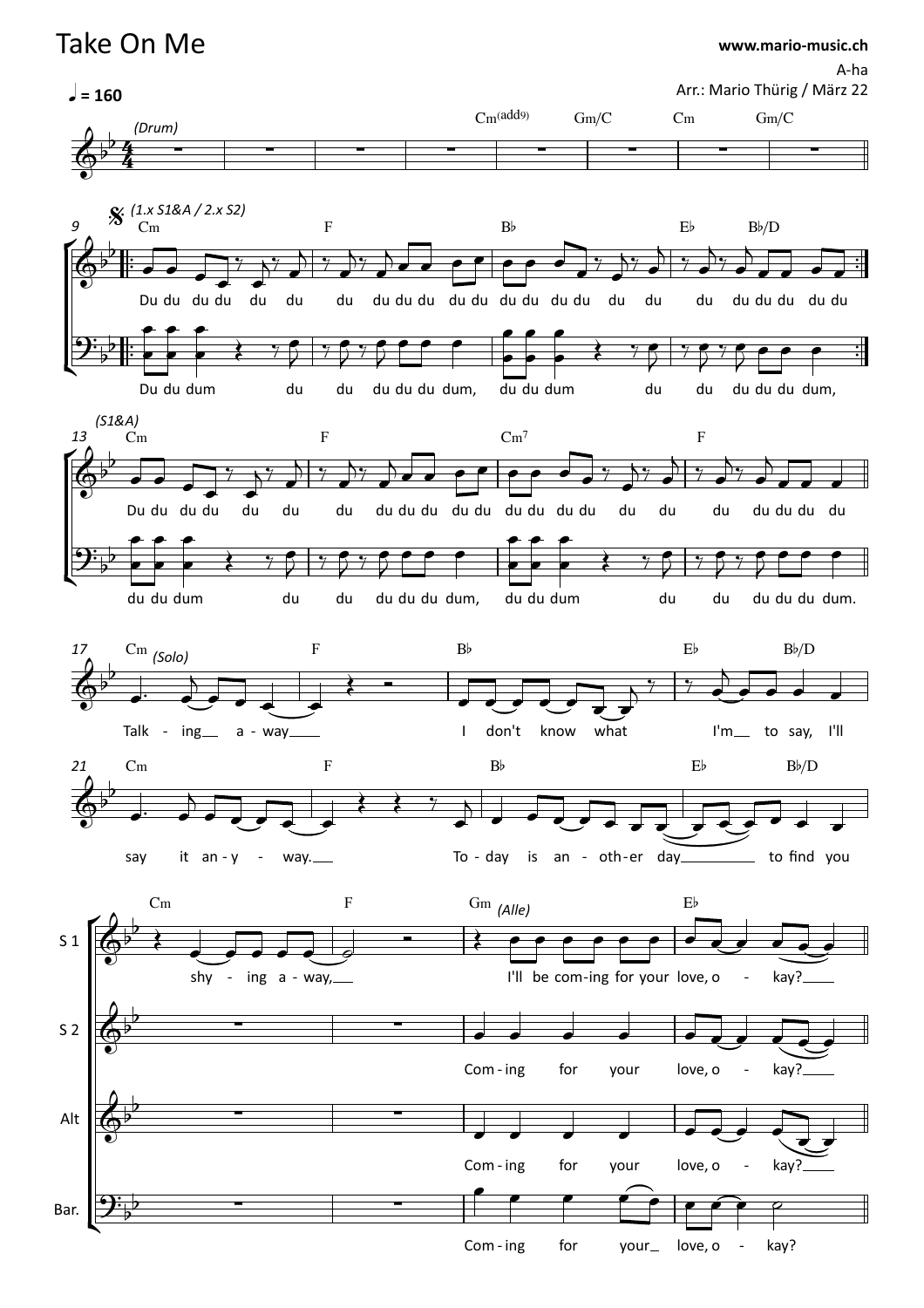





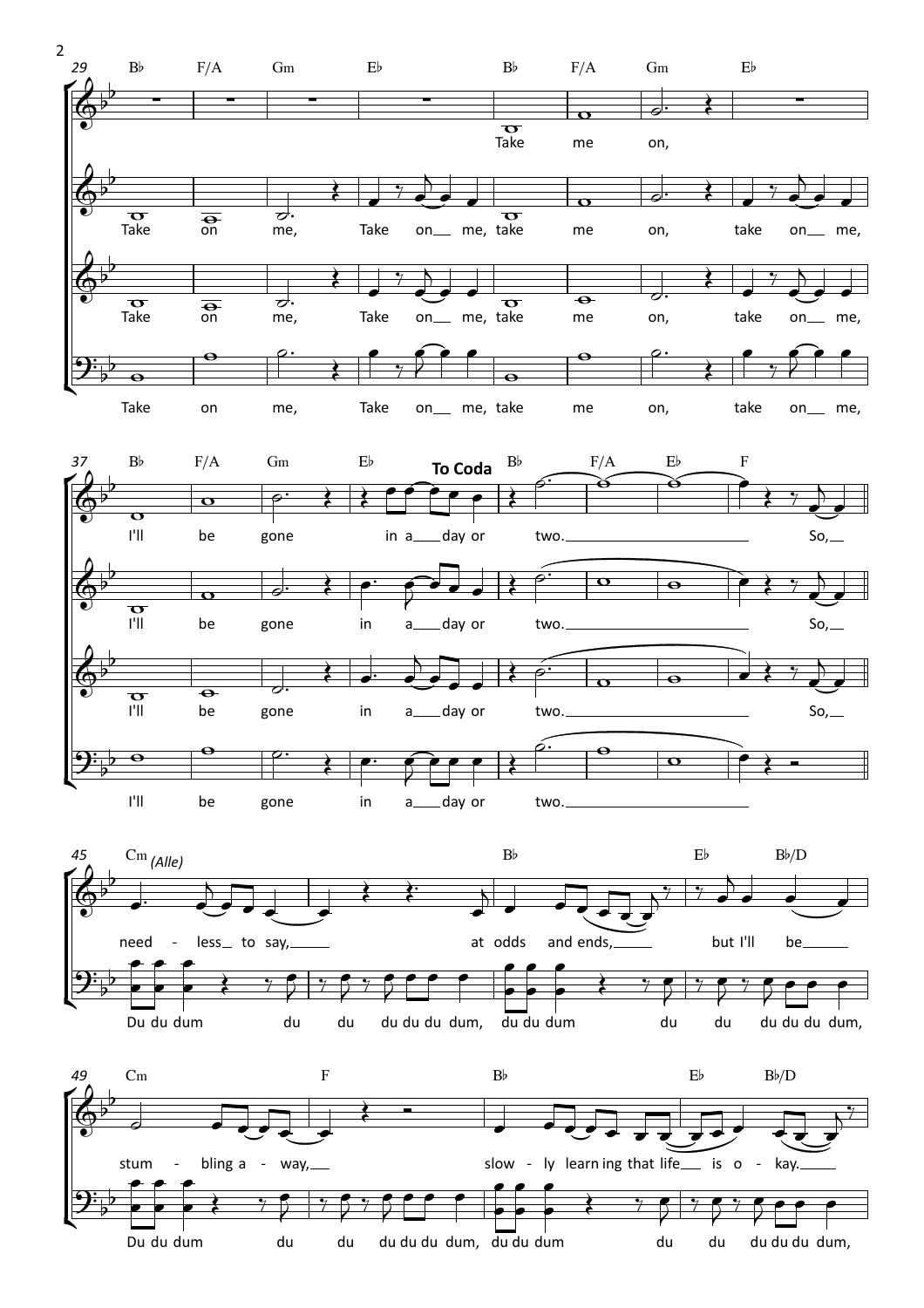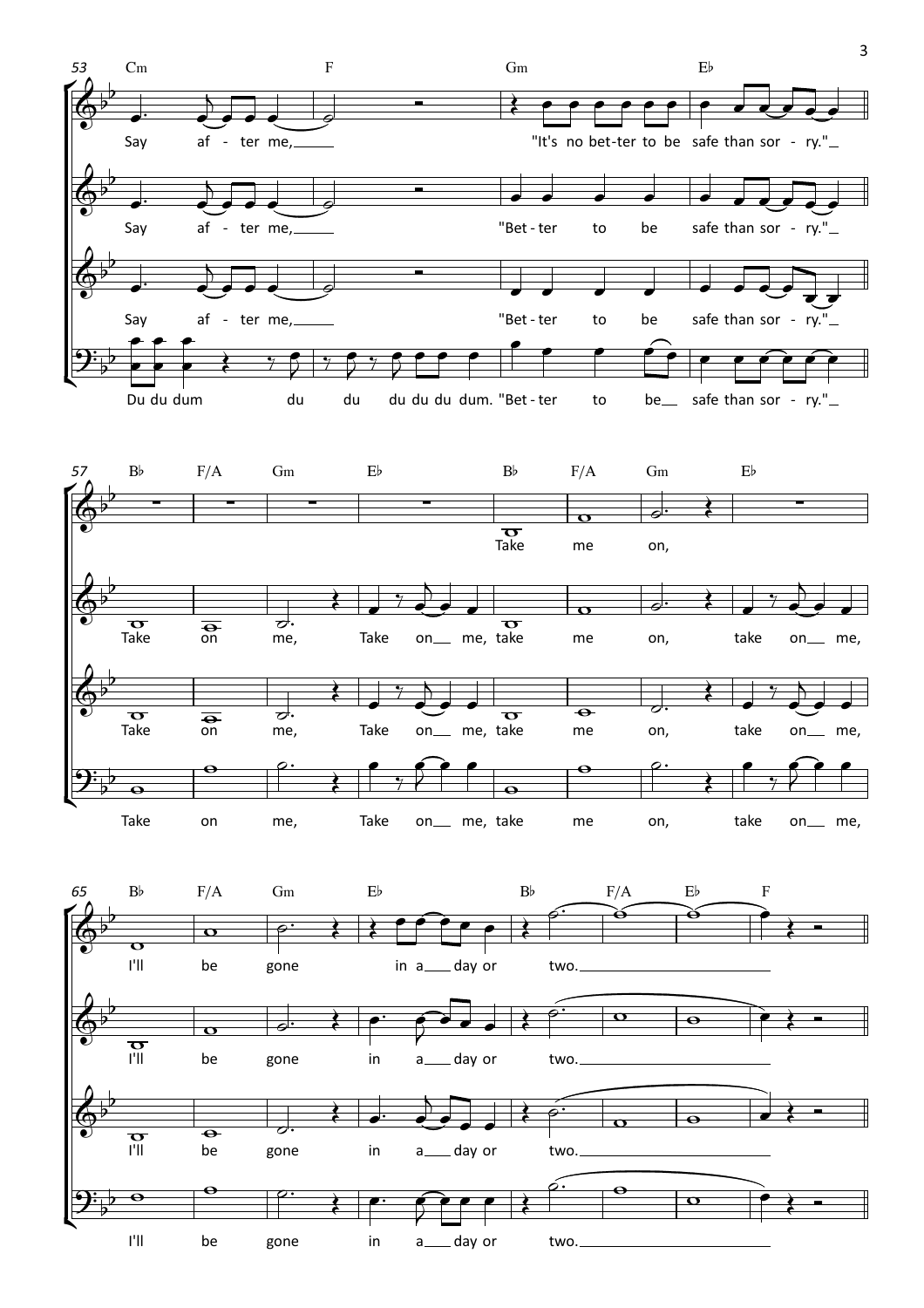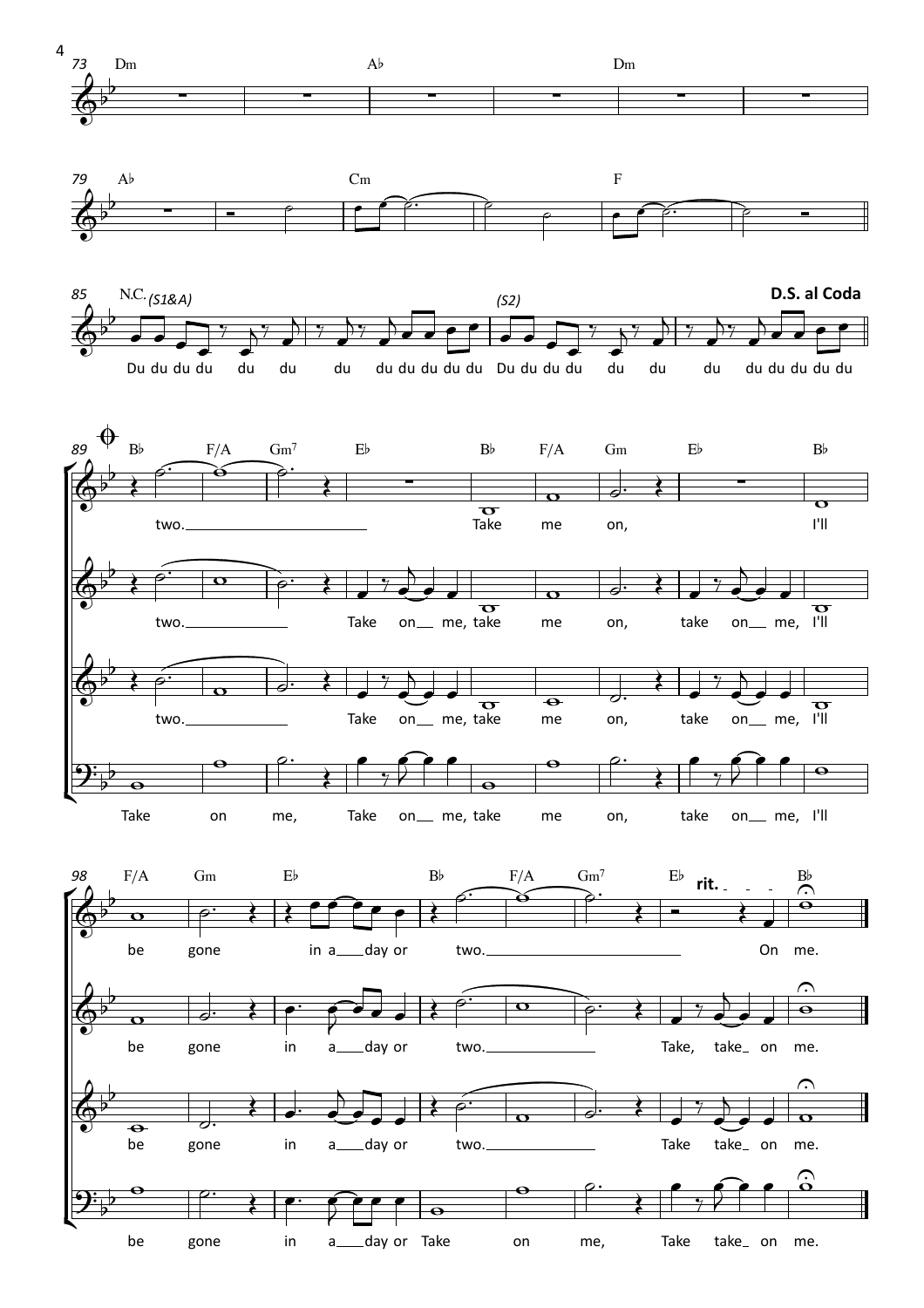# **Time After Time**

### www.elsbeth-music.ch

Cyndi Lauper & Rob Hyman, Carsten Gerlitz Arr.: Elsbeth Thürig-Hofstetter



Freiwilliger Beitrag: Wenn Ihnen meine Arrangements gefallen, würde ich mich über einen kleinen Beitrag an meine Arrangierarbeit freuen. Die Kontodaten sind auf meiner Homepage www.elsbeth-music.ch zu finden. Vielen Dank!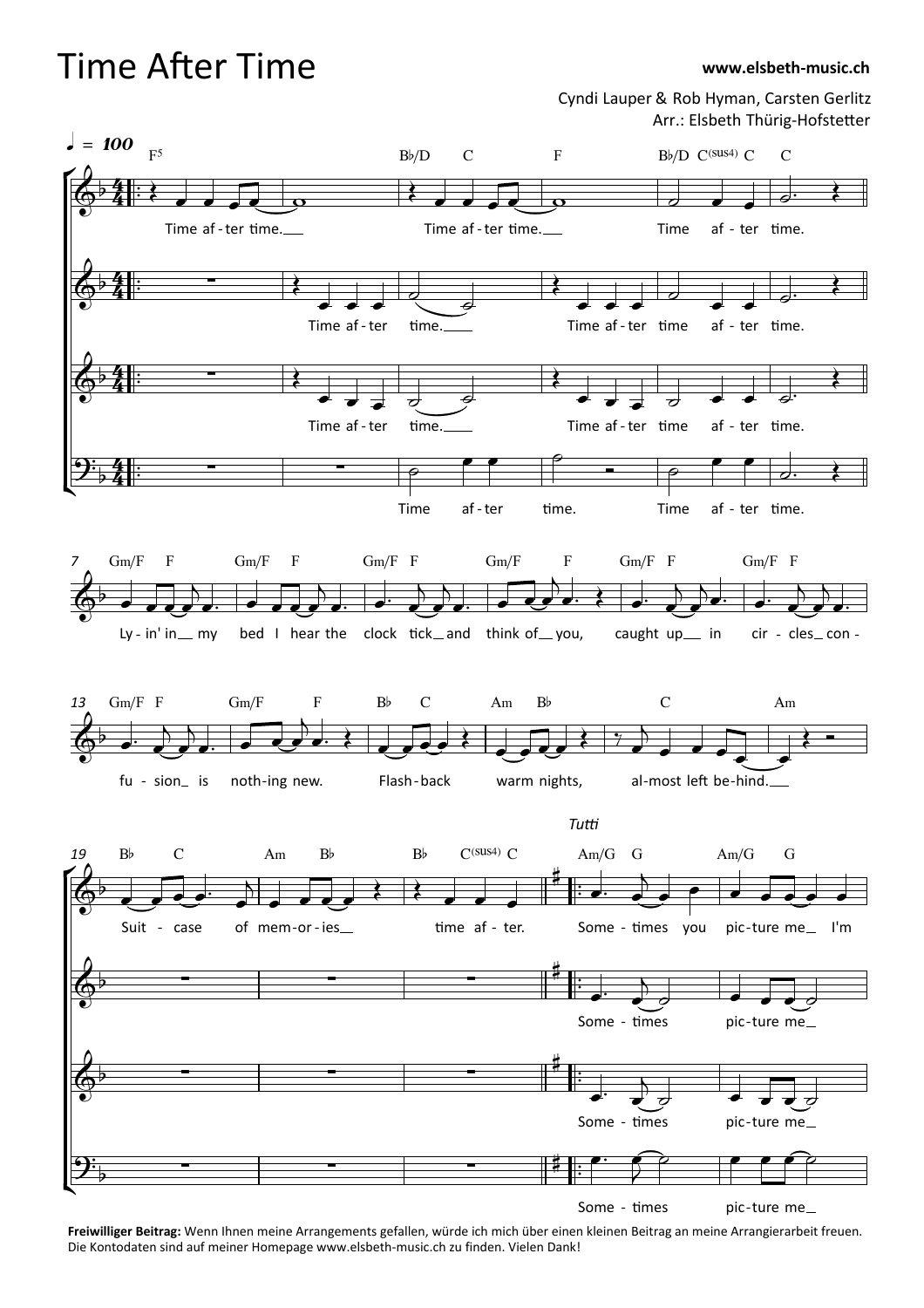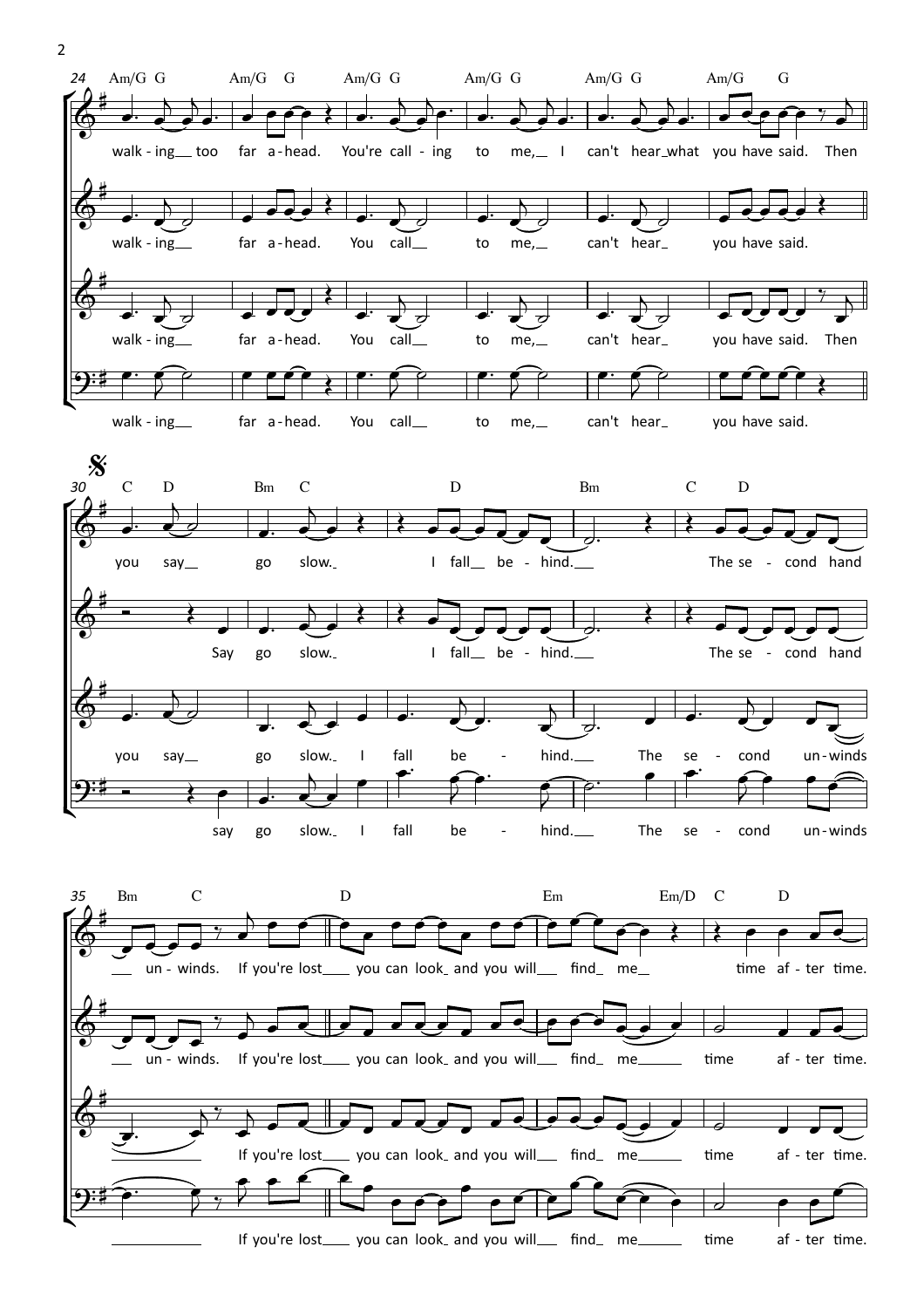

3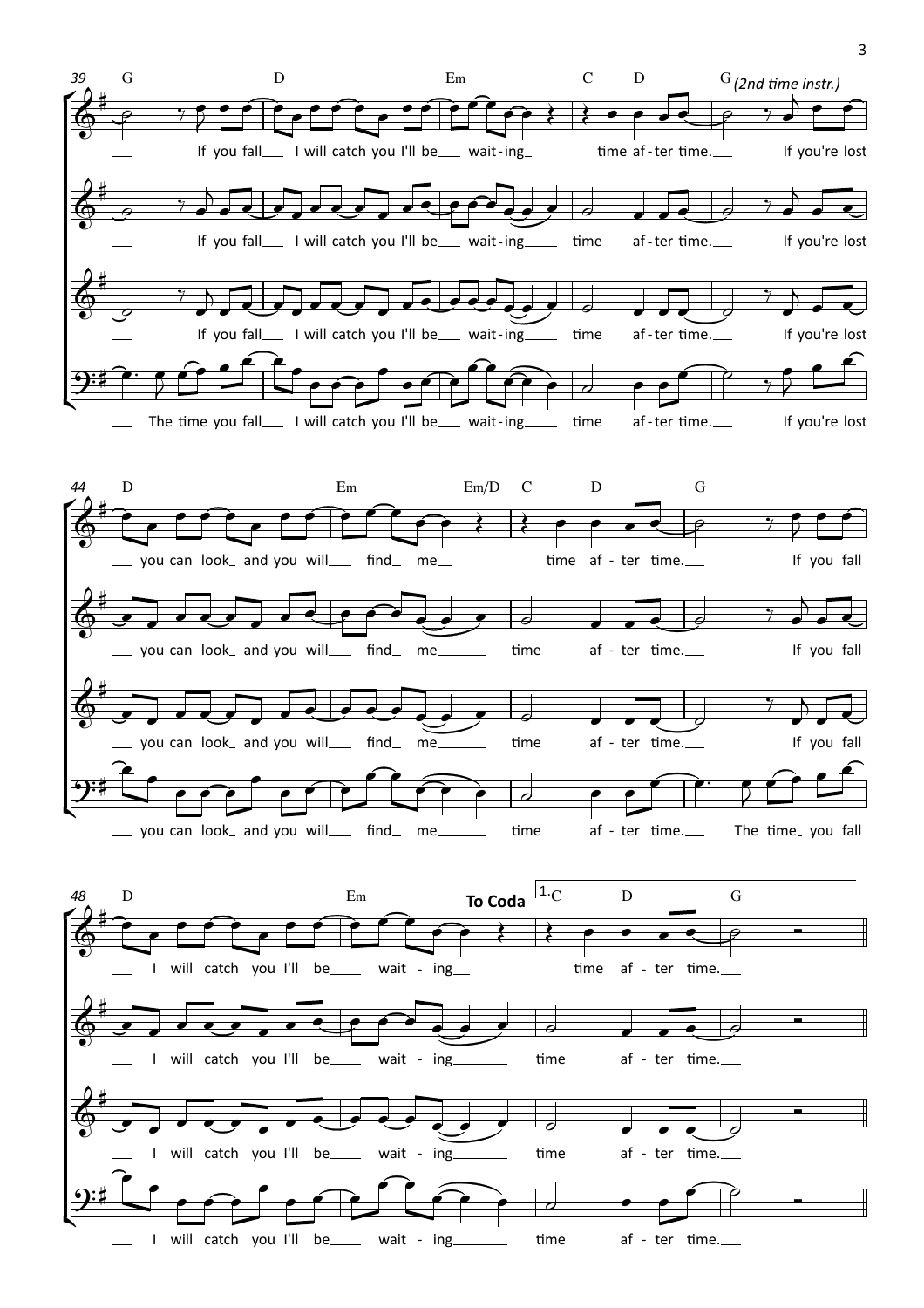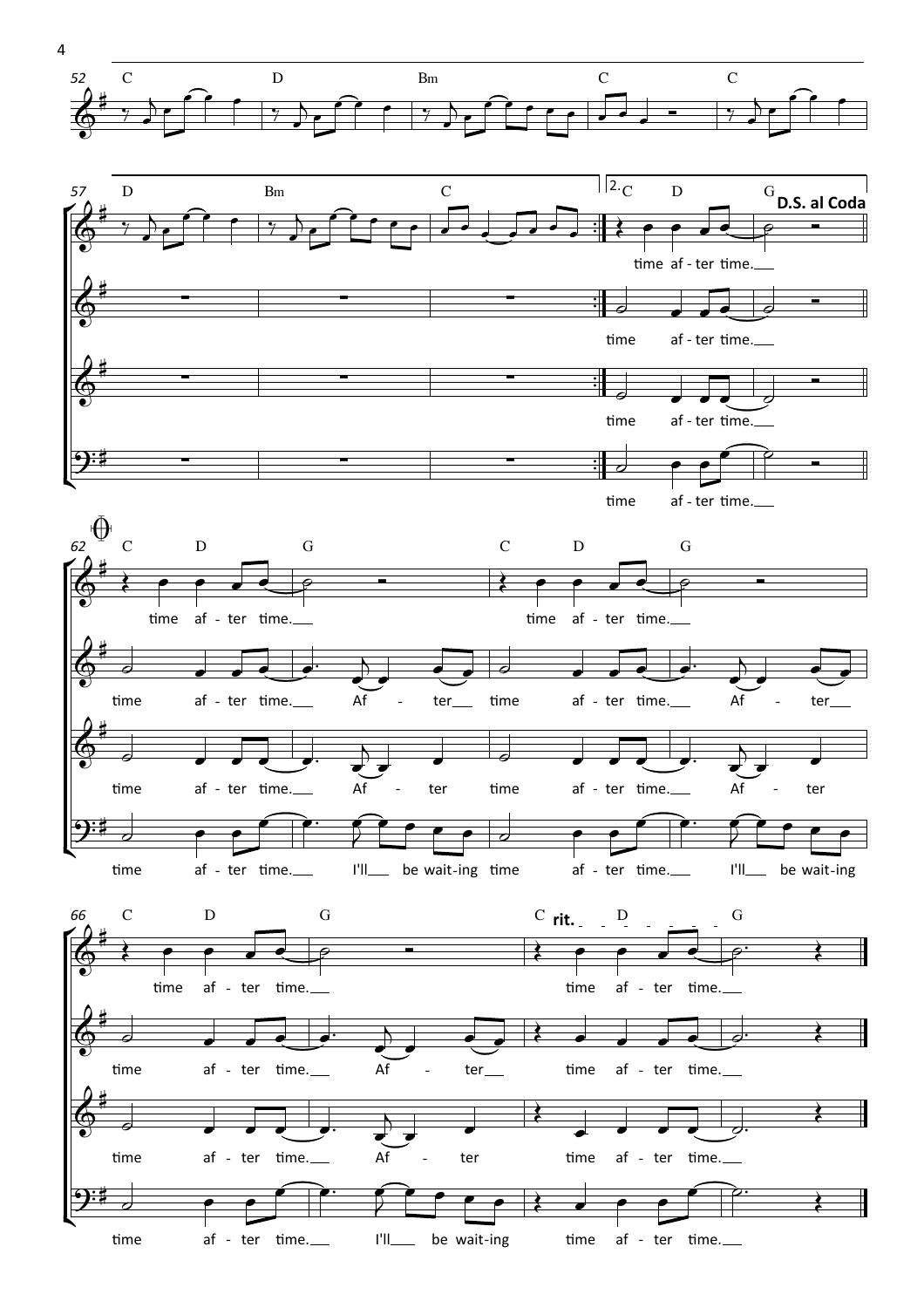*3*

*9*

*11*

*13*

 $\frac{1}{4}$ 

 $\frac{1}{4}$ 

 $\frac{1}{4}$  $\frac{4}{4}$ 

 $\frac{4}{24}$ 

 $\frac{4}{2}$ 

 $\frac{1}{4}$  $\frac{4}{4}$ 

2年

 $\frac{1}{2}$  $\overline{z}$ 

 $\overline{\phantom{0}}$ 

 $\frac{1}{2}$  $\overline{E}$ 

2年

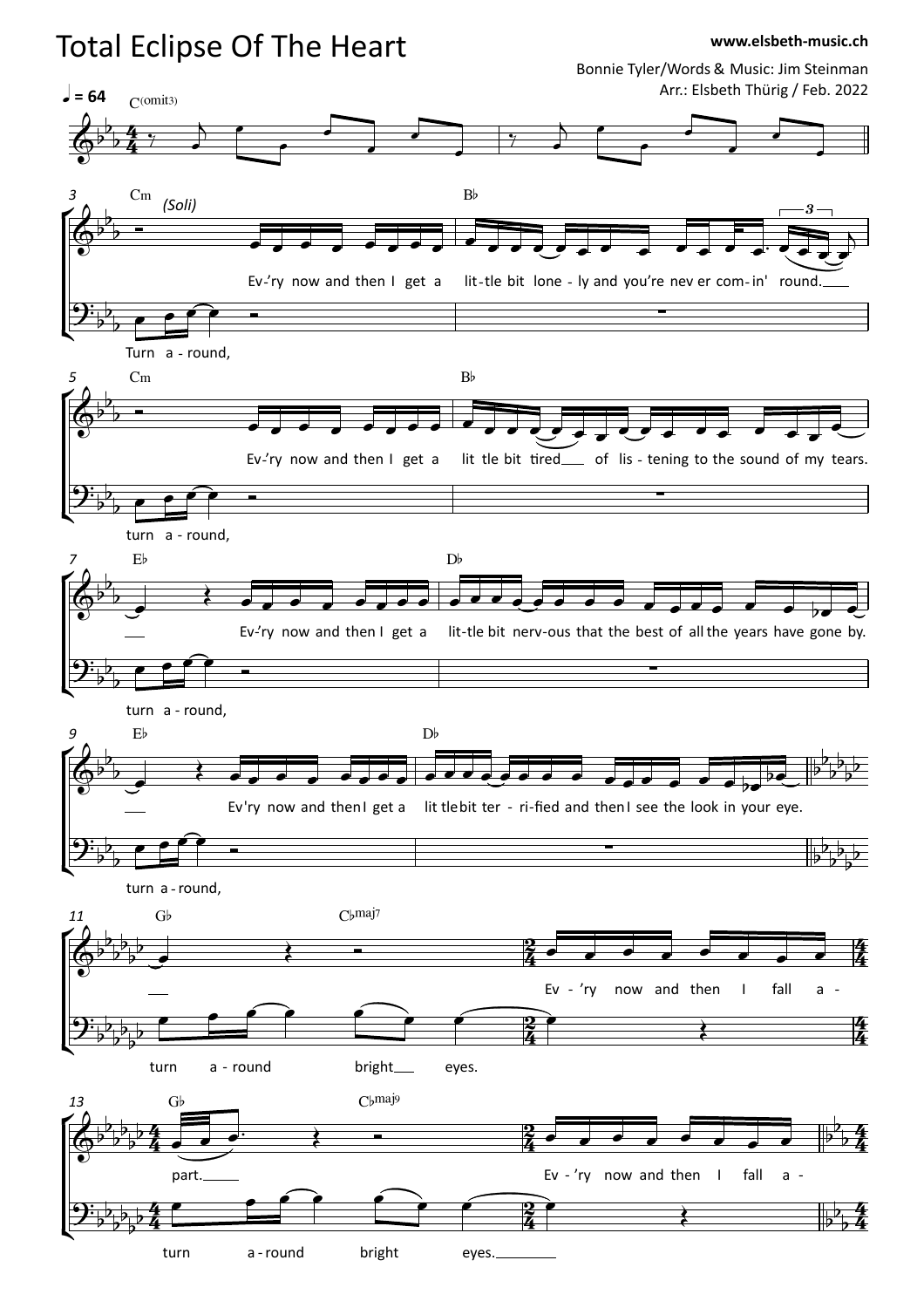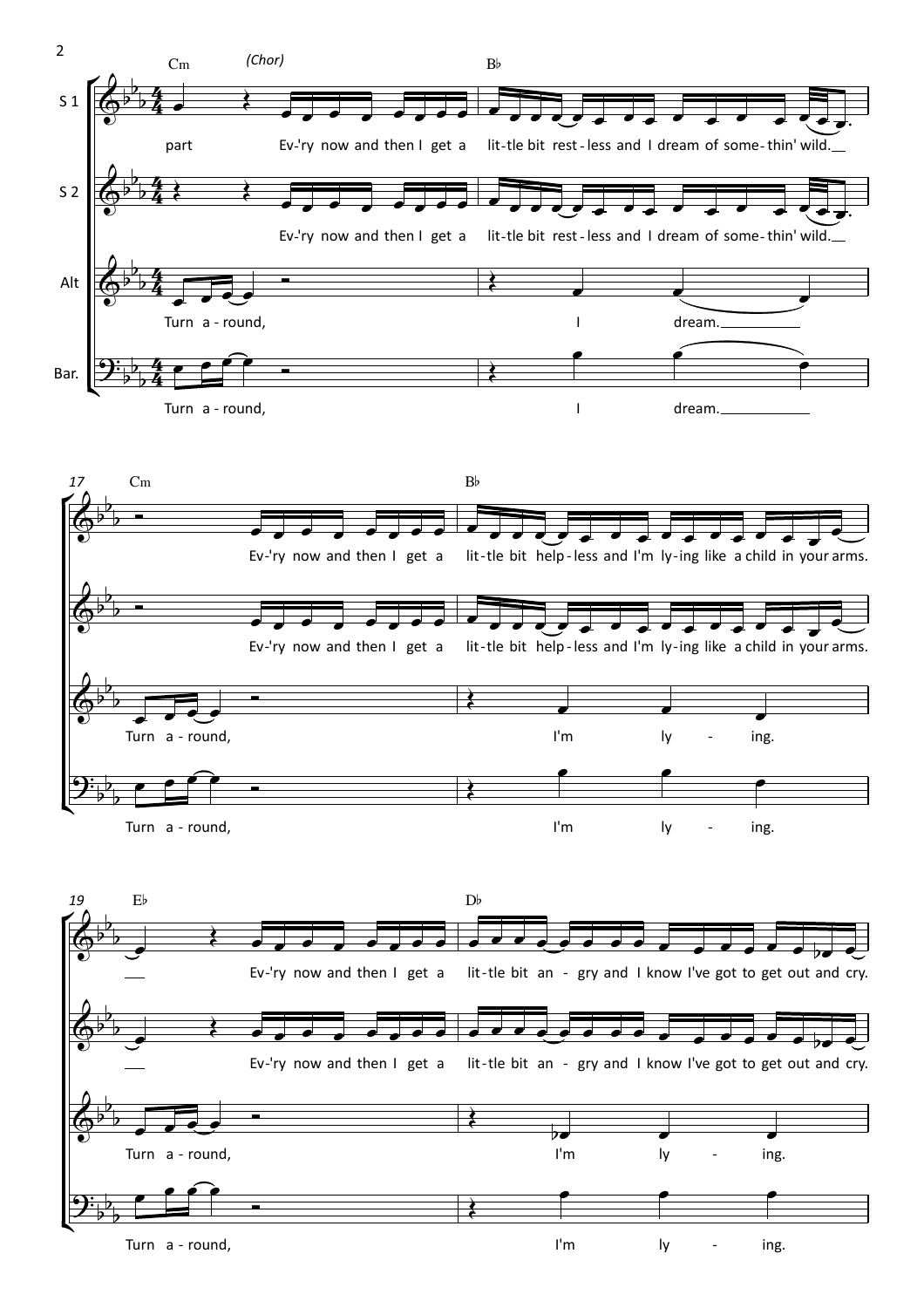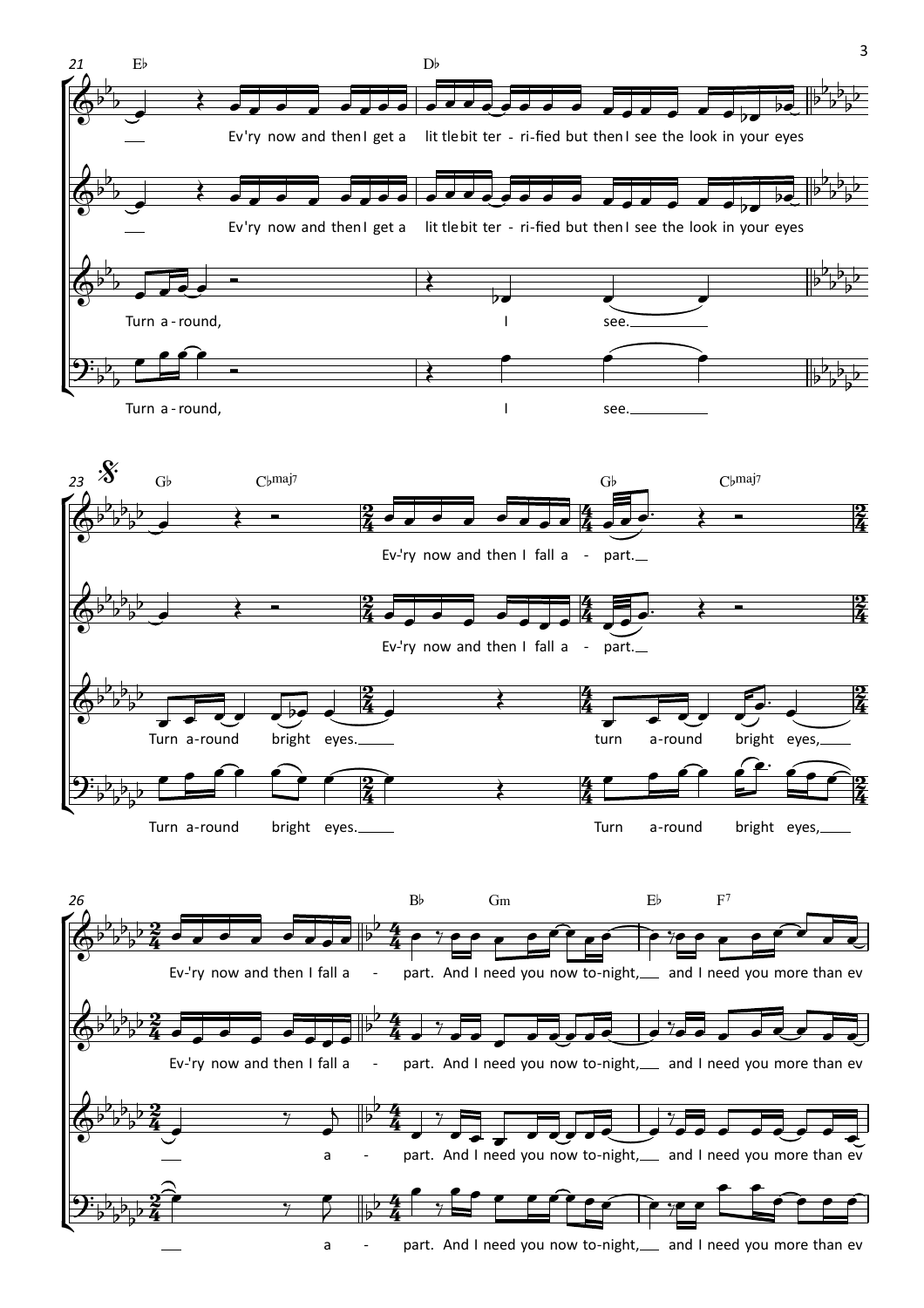

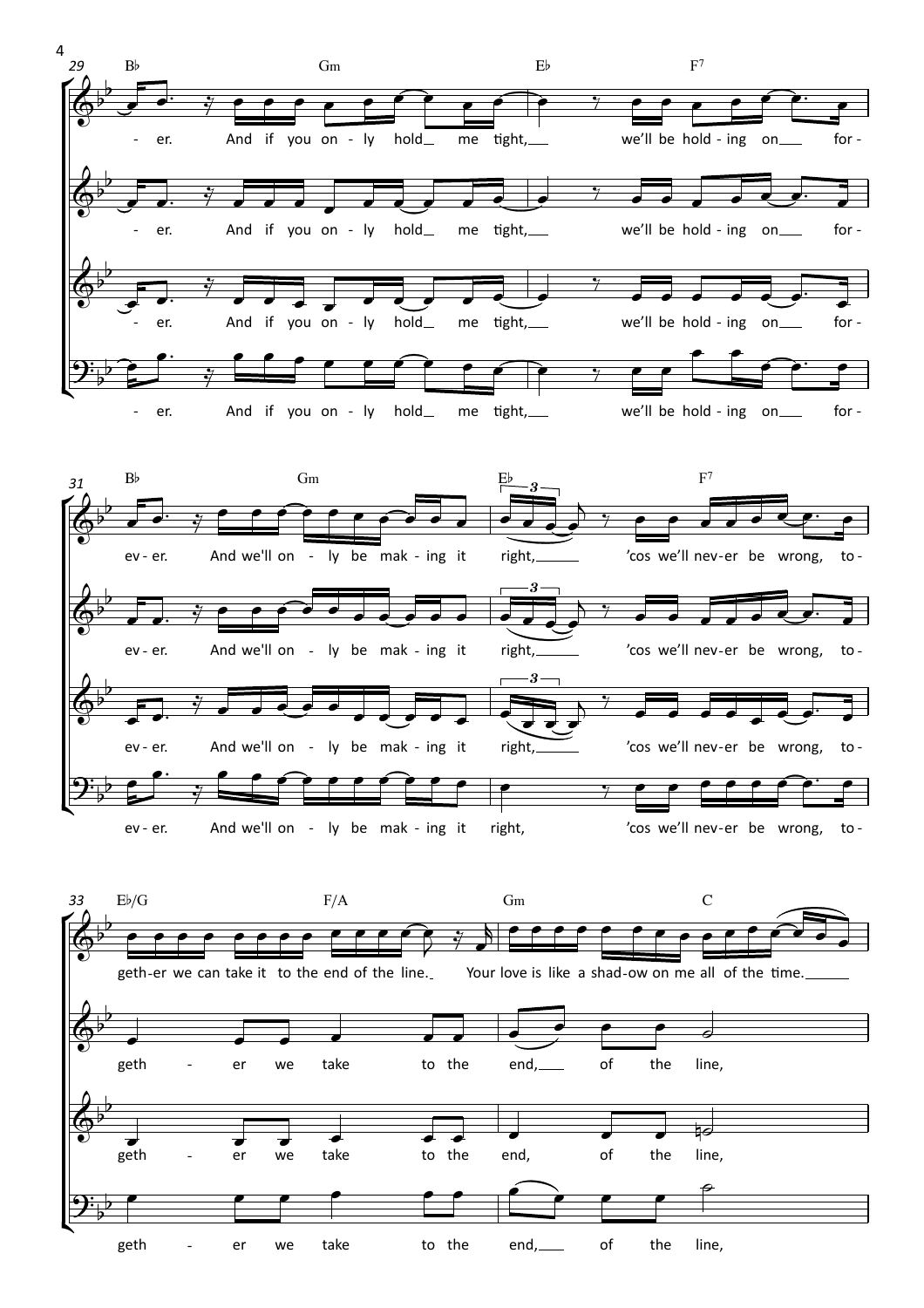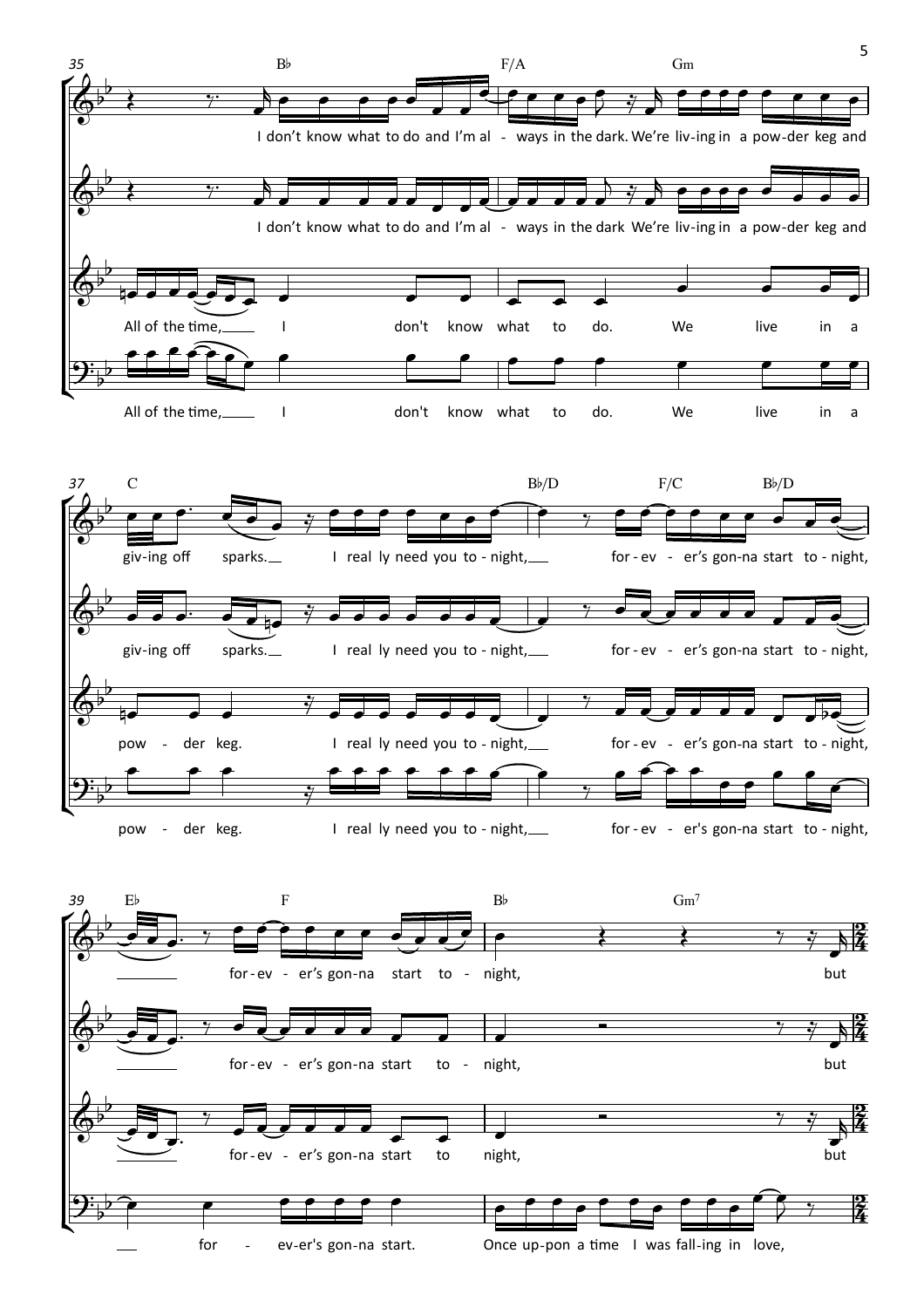

Love in the dark.